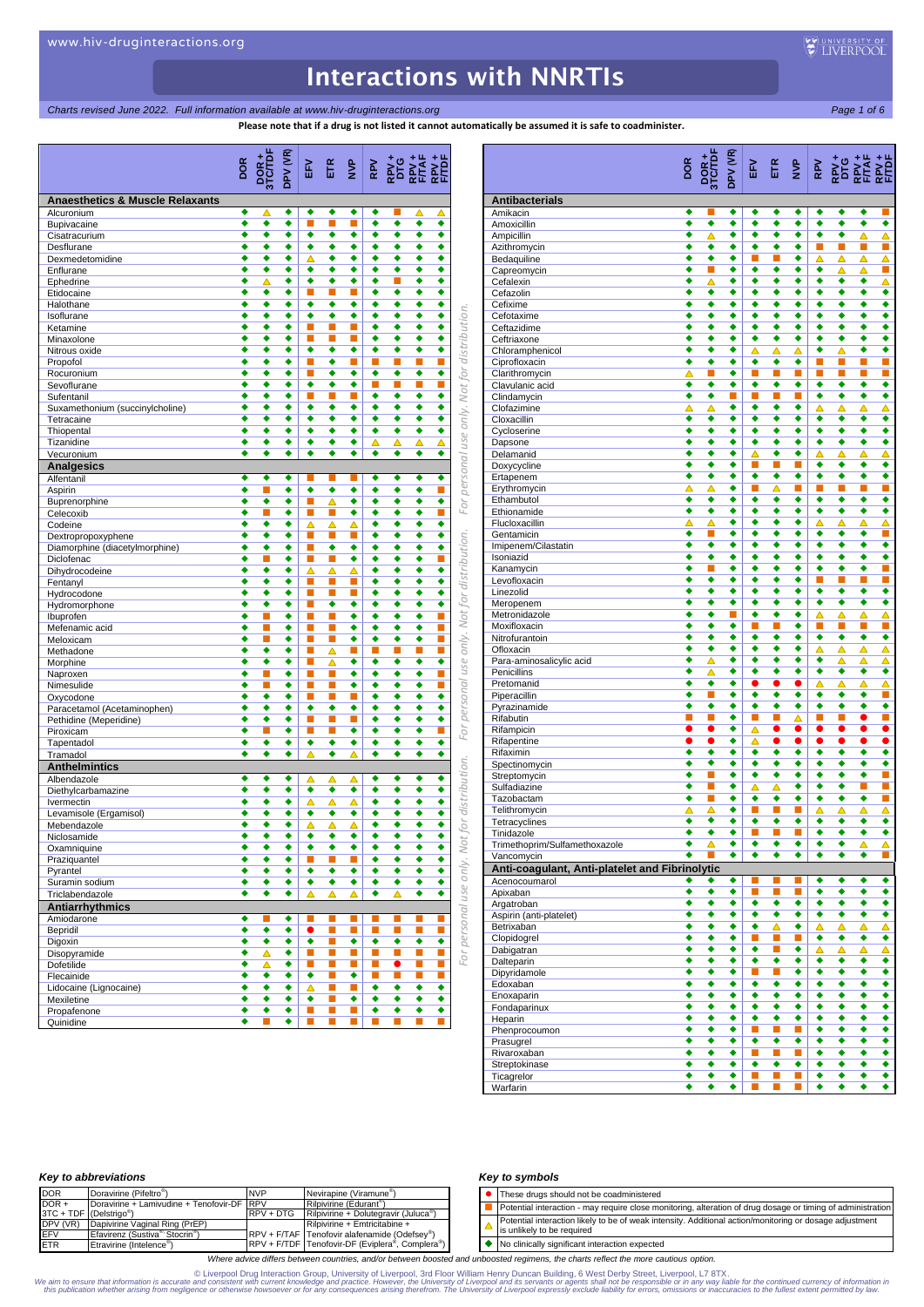*Charts revised June 2022. Full information available at www.hiv-druginteractions.org* Page 2 of 6<sup>2</sup> *Page 2 of 6*<sup>2</sup> *Page 2 of 6*<sup>2</sup>

**Please note that if a drug is not listed it cannot automatically be assumed it is safe to coadminister.**

|                                         | DPV (VR)<br>por <sub>+</sub><br>DOR |                | ETR                  | $\sum_{i=1}^{n}$    |           |           |                                  |
|-----------------------------------------|-------------------------------------|----------------|----------------------|---------------------|-----------|-----------|----------------------------------|
|                                         |                                     | EV.            |                      |                     |           |           |                                  |
|                                         |                                     |                |                      |                     |           |           |                                  |
| <b>Anticonvulsants</b><br>Carbamazepine | ٠                                   |                | e                    |                     |           | 0         |                                  |
| Clonazepam                              | ٠<br>٠<br>٠                         | п              | П                    | п                   | ٠         | ٠         | ٠<br>٠                           |
| Eslicarbazepine                         | ٠                                   | ٠              | Δ                    | Δ                   | 0         | $\bullet$ | 0                                |
| Ethosuximide                            | ٠<br>٠<br>٠                         | п              | П                    | п                   | ٠         | ٠         | ٠<br>٠                           |
| Gabapentin                              | ٠<br>٠<br>٠                         | ٠              | ٠<br>П               | ٠                   | ٠<br>٠    | ٠         | ٠<br>٠<br>٠                      |
| Lacosamide<br>Lamotrigine               | ٠<br>٠<br>٠<br>٠<br>٠<br>٠          | п<br>П         | ٠                    | п<br>٠              | ٠         | ٠<br>٠    | ٠<br>٠<br>٠                      |
| Levetiracetam                           | ٠<br>٠<br>٠                         | ٠              | ٠                    | ٠                   | Δ         | Δ         | Δ<br>Δ                           |
| Oxcarbazepine                           | ٠                                   | ٠              | Δ                    | Δ                   | 0         | $\bullet$ | 0                                |
| Phenobarbital (Phenobarbitone)          | ٠<br>O                              | п              | $\bullet$            | $\bullet$           | $\bullet$ | 0         | $\bullet$                        |
| Phenytoin                               | ٠<br>●                              | п              | ●                    | ×                   | $\bullet$ | ●         | $\bullet$                        |
| Pregabalin                              | ٠<br>٠<br>٠                         | ٠              | ٠                    | ٠                   | ٠         | ٠         | ٠<br>٠                           |
| Primidone                               | ٠<br>٠<br>٠<br>٠                    | п<br>п         | ●<br>Π               | e                   | n<br>٠    | e<br>٠    | O<br>٠<br>٠                      |
| Tiagabine<br>Topiramate                 | ٠<br>п<br>٠                         | ٠              | ٠                    | $\blacksquare$<br>٠ | ٠         | ٠         | ٠<br>п                           |
| Valproate (Divalproex)                  | ٠<br>٠<br>٠                         | ٠              | ٠                    | ٠                   | ٠         | ٠         | ٠<br>٠                           |
| Vigabatrin                              | ٠<br>٠<br>٠                         | ٠              | ٠                    | ٠                   | ٠         | ٠         | ٠<br>٠                           |
| Zonisamide                              | ٠<br>٠<br>٠                         |                |                      |                     | ٠         | ٠         | ٠<br>٠                           |
| Antidepressants                         |                                     |                |                      |                     |           |           |                                  |
| Agomelatine                             | ٠<br>٠<br>٠                         | ٠              | ٠                    | ٠                   | ٠         | ٠         | ٠<br>٠                           |
| Amitriptyline                           | ٠<br>٠<br>٠                         | ٠              | ٠                    | ٠                   | ٠         | ٠         | ٠<br>٠                           |
| Bupropion                               | ٠<br>٠<br>٠                         | п              | $\overline{\bullet}$ | ш                   | ٠         | ٠         | ٠<br>٠                           |
| Citalopram                              | ٠<br>٠<br>٠                         | Δ              | Δ                    | Δ                   | П         | п         | п                                |
| Clomipramine                            | ٠<br>٠<br>٠                         | Δ              | △                    | Δ                   | ٠         | ٠         | ٠<br>٠                           |
| Desipramine                             | ٠<br>٠<br>٠<br>٠<br>٠<br>٠          | ٠<br>٠         | ٠<br>٠               | ٠<br>٠              | Δ<br>٠    | Δ<br>٠    | Δ<br>Δ<br>٠<br>٠                 |
| Desvenlafaxine<br>Doxepin               | ٠<br>٠<br>٠                         | ٠              | ٠                    | ٠                   | ٠         | ٠         | ٠<br>٠                           |
| Duloxetine                              | ٠<br>٠<br>٠                         | ٠              | ٠                    | ٠                   | ٠         | ٠         | ٠<br>٠                           |
| Escitalopram                            | ٠<br>٠<br>٠                         | Δ              | Δ                    | Δ                   | П         | п         | П<br>п                           |
| Fluoxetine                              | ٠<br>٠<br>٠                         | ٠              | ٠                    | ٠                   | ٠         | ٠         | ٠<br>٠                           |
| Fluvoxamine                             | ٠<br>٠<br>٠                         | ٠              | ٠                    | ▵                   | ٠         | ٠         | ٠<br>٠                           |
| Imipramine                              | ٠<br>٠<br>٠                         | п              | г                    | п                   | Δ         | Δ         | Δ<br>Δ                           |
| Lithium                                 | ٠<br>п<br>٠                         | ٠              | ٠                    | ٠                   | Δ         | Δ         | П<br>Δ                           |
| Maprotiline                             | ٠<br>٠<br>٠                         | ٠              | ٠                    | ٠                   | Δ         | Δ         | Δ<br>Δ                           |
| Mianserin                               | ٠<br>٠<br>٠                         | Δ              | Δ                    | △                   | Δ         | Δ         | Δ<br>Δ                           |
| Milnacipran                             | ٠<br>٠<br>٠<br>٠<br>٠<br>٠          | ٠<br>ш         | ٠                    | ٠<br>п              | ٠         | ٠         | ٠<br>٠                           |
| Mirtazapine<br>Nefazodone               | ٠<br>Δ<br>△                         | п              | △<br>П               | П                   | Δ<br>Δ    | △<br>Δ    | △<br>Δ<br>Δ<br>Δ                 |
| Nortriptyline                           | ٠<br>٠<br>٠                         | ٠              | ٠                    | ٠                   | Δ         | Δ         | Δ<br>Δ                           |
| Paroxetine                              | ٠<br>٠<br>٠                         | ٠              | ٠                    | ٠                   | ٠         | ٠         | ٠<br>٠                           |
| Phenelzine                              | ٠<br>٠<br>٠                         | ٠              | ٠                    | ٠                   | ٠         | ٠         | ٠<br>٠                           |
| Reboxetine                              | ٠<br>٠<br>٠                         | п              | П                    | п                   | ٠         | ٠         | ٠<br>٠                           |
| Sertraline                              | ٠<br>٠<br>٠                         | Δ              | Δ                    | Δ                   | ٠         | ٠         | ٠<br>٠                           |
| Tranylcypromine                         | ٠<br>٠<br>٠                         | п              | П                    | п                   | ٠         | ٠         | ٠<br>٠                           |
| Trazodone                               | ٠<br>٠<br>٠                         | $\blacksquare$ | П                    | D.                  | ٠         | ٠         | ٠<br>٠                           |
| Trimipramine                            | ٠<br>٠<br>٠                         | ٠              | ٠                    | ٠                   | Δ         | Δ         | Δ<br>Δ                           |
| Venlafaxine                             | ٠<br>٠<br>٠                         | Δ              | Δ                    | Δ                   | Δ         | Δ         | Δ<br>Δ                           |
| Vortioxetine                            | ٠<br>٠<br>٠                         | ٠              | ٠                    | ٠                   | ٠         | ٠         | ٠<br>٠                           |
| <b>Anti-diabetics</b>                   |                                     |                |                      |                     |           |           |                                  |
| Acarbose                                | ٠<br>٠<br>٠<br>٠<br>٠<br>٠          | ٠<br>٠         | ٠<br>٠               | ٠<br>٠              | ٠<br>٠    | ٠<br>٠    | ٠<br>٠<br>٠                      |
| Alogliptin<br>Canagliflozin             | ٠<br>٠                              | ٠              | ٠                    | ٠                   | ٠         | ٠         | ٠                                |
| Dapagliflozin                           | ٠<br>٠<br>٠                         | ٠              | ٠                    | ٠                   | ٠         | ٠         | ٠<br>٠                           |
| Dulaglutide                             | ٠                                   | ٠              |                      | ٠                   | П         |           | г                                |
| Empagliflozin                           | ٠<br>٠<br>۰                         | ٠              | ٠                    | ٠                   | ٠         | ٠         | ٠<br>٠                           |
| Exenatide                               | ٠<br>٠<br>٠                         | ٠              | ٠                    | ٠                   | U.        | п         | $\mathbb{Z}$<br><b>C</b>         |
| Glibenclamide (Glyburide)               | ٠<br>٠<br>۰                         | ш              | L.                   | п                   | ٠         | ٠         | ٠<br>٠                           |
| Gliclazide                              | ٠<br>٠<br>٠                         | <b>I</b>       | П                    | ٠                   | ٠         | ٠         | ٠<br>٠                           |
| Glimepiride                             | ٠<br>٠<br>۰                         | <b>I</b>       | L.                   | ٠                   | ٠         | ٠         | ٠<br>٠                           |
| Glipizide                               | ٠<br>٠<br>٠                         | п              | П                    | ٠                   | ٠         | ٠         | ٠<br>٠                           |
| Insulin                                 | ٠<br>٠<br>٠<br>٠<br>٠               | ٠<br>п         | ٠<br>П               | ٠<br>п              | ٠<br>٠    | ٠<br>٠    | ٠<br>٠<br>٠<br>٠                 |
| Linagliptin<br>Liraglutide              | ٠<br>٠<br>٠<br>٠                    | ٠              | ٠                    | ٠                   | U.        | п         | L.                               |
| Metformin                               | ٠<br>٠<br>٠                         | ٠              | ٠                    | ٠                   | ٠         | п         | ٠<br>٠                           |
| Nateglinide                             | ٠<br>٠<br>٠                         | Т.             | L.                   | ■                   | ٠         | ٠         | ٠<br>٠                           |
| Pioglitazone                            | ٠<br>٠<br>٠                         | <b>I</b>       | L.                   | п                   | ٠         | ٠         | ٠<br>٠                           |
| Repaglinide                             | ٠<br>٠<br>٠                         | <b>I</b>       | L.                   | п                   | ٠         | ٠         | ٠<br>٠                           |
| Rosiglitazone                           | ٠<br>٠<br>۰                         | ۰              | ٠                    | ٠                   | ٠         | ٠         | ٠<br>٠                           |
| Saxagliptin                             | ٠<br>٠<br>٠                         | $\blacksquare$ | П                    | п                   | ٠         | ٠         | ٠<br>٠                           |
| Semaglutide                             | ٠<br>٠<br>٠                         | ٠              | ٠                    | ٠                   | U.        | ш         | $\mathcal{L}_{\mathcal{A}}$<br>П |
| Sitagliptin                             | ٠<br>٠<br>٠                         | п              | П                    | п                   | ٠         | ٠         | ٠<br>٠                           |
| Tolbutamide                             | ٠<br>٠<br>۰                         | ш              | ш                    | ٠                   | ٠         | ٠         | ٠<br>٠                           |
| Vildagliptin                            | ٠<br>٠<br>٠                         | ٠              | ٠                    | ٠                   | ٠         | ٠         | ٠<br>٠                           |

|                                | DOR                  | DOR+<br>3TC/TDF      | DPV (VR)             |                      |                      |                      |                      |                      |                      |                             |
|--------------------------------|----------------------|----------------------|----------------------|----------------------|----------------------|----------------------|----------------------|----------------------|----------------------|-----------------------------|
| <b>Antifungals</b>             |                      |                      |                      |                      |                      |                      |                      |                      |                      |                             |
| Amphotericin B                 | ٠                    |                      | ш                    | ٠                    | ٠                    | ٠                    | ٠                    | ٠                    | ٠                    |                             |
| Anidulafungin                  | ٠                    | ٠                    | ٠                    | ٠                    | ٠                    | ٠                    | ٠                    | ٠                    | ٠                    | ٠                           |
| Caspofungin                    | ٠                    | ٠                    | ٠                    | п                    | П                    | п                    | ٠                    | ٠                    | ٠                    | ٠                           |
| Clotrimazole (pessary, troche) | Δ                    | Δ                    | п                    | ٠                    | ٠                    | ٠                    | Δ                    | Δ                    | Δ                    | Δ                           |
| Clotrimazole (topical)         | ٠                    | ٠                    | П                    | ٠                    | ٠                    | ٠                    | ٠                    | ٠                    | ٠                    | ٠                           |
| Fluconazole                    | △                    | П                    | ٠                    | ٠                    | П                    | П                    | П                    | П                    | п                    | П                           |
| Flucytosine                    | ۰                    | п                    | ٠                    | $\overline{\bullet}$ | $\overline{\bullet}$ | $\overline{\bullet}$ | $\overline{\bullet}$ | $\overline{\bullet}$ | п                    | П                           |
| Griseofulvin                   | п                    | п                    | ٠                    | п                    | п                    | п                    | п                    | П                    | п                    | П                           |
| Isavuconazole                  | △                    | Δ                    | ٠                    | $\bullet$            | $\bullet$            | $\bullet$            | Δ                    | Δ                    | Δ                    | Δ                           |
| Itraconazole                   | Δ                    | П                    | $\overline{\bullet}$ | П                    | п                    | $\bullet$            | Δ                    | Δ                    | Δ                    | П                           |
| Ketoconazole                   | Δ                    | п                    | п                    | $\bullet$            | п                    |                      | ▵                    | ▵                    | Δ                    | П                           |
| Miconazole                     | ᅀ                    | ᅀ                    | L.                   | ٠                    | Δ                    | ٠                    | Δ                    | ▵                    | Δ                    | Δ                           |
| Nystatin                       | ٠                    | ٠                    | П                    | ٠                    | ٠                    | ٠                    | ٠                    | ٠                    | ٠                    | ◆                           |
| Posaconazole                   | Δ                    | п                    | ٠                    | П                    | П                    | п                    | Δ                    | Δ                    | Δ                    | П                           |
| Terbinafine                    | ٠                    | ٠                    | ٠                    | Δ                    | Δ                    | Δ                    | ٠                    | ٠                    | ٠                    | ٠                           |
| Voriconazole                   | Δ                    | П                    | ٠                    | ш                    | П                    | п                    | Δ                    | Δ                    | Δ                    | П                           |
| <b>Antihistamines</b>          |                      |                      |                      |                      |                      |                      |                      |                      |                      |                             |
| Astemizole                     | ٠                    | ٠                    | ٠                    | ●                    | ●                    | $\bullet$            | ш                    | ш                    | ш                    | <b>COL</b>                  |
| Cetirizine                     | ٠                    | ٠                    | ٠                    | ٠                    | ٠                    | ٠                    | ٠                    | ٠                    | ٠                    | ٠                           |
| Chlorphenamine                 | ٠                    | ٠                    | ٠                    | ٠                    | ٠                    | ٠                    | ٠                    | ٠                    | ٠                    | ◆                           |
| Diphenhydramine                | ٠                    | ٠                    | ٠                    | ٠                    | ٠                    | ٠                    | ٠                    | ٠                    | ٠                    | $\overline{\bullet}$        |
| Fexofenadine                   | $\overline{\bullet}$ | ٠                    | ٠                    | $\overline{\bullet}$ | Δ                    | $\overline{\bullet}$ | $\overline{\bullet}$ | $\overline{\bullet}$ | ٠                    | ◆                           |
| Levocetirizine                 | ٠                    | ٠                    | ٠                    | ٠                    | ٠                    | ٠                    | ٠                    | ٠                    | ٠                    | ٠                           |
| Loratadine                     | ٠                    | ٠                    | ٠                    | ٠                    | ٠                    | ٠                    | ٠                    | ٠                    | ٠                    | ٠                           |
| Promethazine                   | ٠                    | ٠                    | ٠                    | ٠                    | ٠                    | ٠                    | Δ                    | Ā                    | Ā                    | Δ                           |
| Terfenadine                    | ٠                    | ٠                    | ٠                    |                      |                      |                      |                      |                      |                      | Π                           |
| <b>Antimigraine Agents</b>     |                      |                      |                      |                      |                      |                      |                      |                      |                      |                             |
| Almotriptan                    | ٠                    | ٠                    | ٠                    | ٠                    | ٠                    | ٠                    | ٠                    | ٠                    | ٠                    | ٠                           |
| Dihydroergotamine              | ▵                    | △                    | ٠                    | $\bullet$            | 0                    | $\bullet$            | Δ                    | ▵                    | Δ                    | Δ                           |
| Eletriptan                     | $\overline{\bullet}$ | $\overline{\bullet}$ | $\overline{\bullet}$ | П                    | П                    | п                    | $\overline{\bullet}$ | $\overline{\bullet}$ | ٠                    | ٠                           |
|                                | Δ                    | Δ                    | ٠                    | $\bullet$            | $\bullet$            | п                    | △                    | Δ                    | △                    | $\overline{\blacktriangle}$ |
| Ergotamine                     | ٠                    | ٠                    | ٠                    | ٠                    | ٠                    | ٠                    | ٠                    | ٠                    | ٠                    | ٠                           |
| Rizatriptan                    | ٠                    | ٠                    | ٠                    | ٠                    | ٠                    | ٠                    | ٠                    | ٠                    | ٠                    | ٠                           |
| Sumatriptan                    | ∙                    | ∙                    | ∙                    | ∙                    | △                    | ∙                    | ∙                    | $\overline{\bullet}$ | ∙                    | ∙                           |
| Zolmitriptan                   |                      |                      |                      |                      |                      |                      |                      |                      |                      |                             |
| Antiprotozoals                 |                      |                      |                      |                      |                      |                      |                      |                      |                      |                             |
| Amodiaquine                    | ٠                    | ٠                    | ٠                    | $\bullet$            | Δ                    | п                    | ٠                    | ٠                    | ٠                    | ٠                           |
| Artemisinin                    | Δ                    | Δ                    | ٠                    | п                    | П                    | п                    | Δ                    | Δ                    | Δ                    | Δ                           |
| Atovaquone                     | ٠                    | ٠                    | ٠                    | п                    | П                    | п                    | ٠                    | ٠                    | ٠                    | $\overline{\bullet}$        |
| Benznidazole                   | $\overline{\bullet}$ | $\overline{\bullet}$ | $\overline{\bullet}$ | $\overline{\bullet}$ | ◆                    | ∙                    | $\overline{\bullet}$ | ∙                    | $\overline{\bullet}$ | ◆                           |
| Chloroquine                    | ٠                    | ٠                    | ٠                    | Δ                    | Δ                    | Δ                    | П                    | П                    | П                    | П                           |
| Diloxanide                     | ٠                    | ٠                    | ٠                    | ٠                    | ٠                    | ٠                    | ٠                    | ٠                    | ٠                    | ٠                           |
| Eflornithine                   | ٠                    | Δ                    | ٠                    | ٠                    | $\overline{\bullet}$ | $\overline{\bullet}$ | $\overline{\bullet}$ | $\overline{\bullet}$ | Δ                    | Δ                           |
| Halofantrine                   | ٠                    | ٠                    | ٠                    | П                    | П                    | П                    | П                    | П                    | П                    | Ξ                           |
| Hydroxychloroquine             | ٠                    | ٠                    | ٠                    | ▵                    | Δ                    | ▵                    | п                    | ×                    | o,                   | П                           |
| Lumefantrine                   | ٠                    | ٠                    | ٠                    | п                    | п                    | п                    | Δ                    | Δ                    | Δ                    | Δ                           |
| Mefloquine                     | ٠                    | ٠                    | ٠                    | п                    | П                    | п                    | Δ                    | Δ                    | Δ                    | Δ                           |
| Meglumine antimoniate          | ٠                    | п                    | ٠                    | ٠                    | ٠                    | ٠                    | П                    | п                    | П                    | П                           |
| Melarsoprol                    | ٠                    | ٠                    | ٠                    | ٠                    | ٠                    | ٠                    | ٠                    | ٠                    | ٠                    | ٠                           |
| Miltefosine                    | ٠                    | ٠                    | ٠                    | ٠                    | ٠                    | ٠                    | ٠                    | ٠                    | ٠                    | ٠                           |
| Nifurtimox                     | ٠                    | $\overline{\bullet}$ | ٠                    | $\overline{\bullet}$ | ◆                    | $\overline{\bullet}$ | ٠                    | ∙                    | ٠                    | ٠                           |
| Paromomycin                    | ٠                    | ٠                    | ٠                    | ٠                    | ٠                    | ٠                    | ٠                    | ٠                    | ◆                    | ٠                           |
| Pentamidine                    | ∙                    | п                    | ٠                    | $\overline{\bullet}$ | ∙                    | ∙                    | п                    | п                    | п                    | Π                           |
| Piperaquine                    |                      | Δ                    | ٠                    | П                    | П                    | П                    | Δ                    | Δ                    | Δ                    | $\overline{\blacktriangle}$ |
| Primaquine                     | ٠                    | ٠                    | ٠                    | П                    | П                    | П                    | Δ                    | Δ                    | Δ                    | $\overline{\blacktriangle}$ |
| Proguanil                      | ∙                    | ٠                    | ٠                    | п                    | п                    | п                    | ٠                    | ٠                    | ◆                    | ٠                           |
| Pyrimethamine                  | ٠                    |                      | ٠                    | ٠                    | ٠                    | ٠                    | ٠                    | ٠                    | Δ                    | Δ                           |
| Quinine                        | ٠                    | ٠                    | ٠                    | п                    | П                    | п                    | П                    | п                    | E.                   | П                           |
| Sodium stibogluconate          | ٠                    | ٠                    | ٠                    | ٠                    | ٠                    | ٠                    | п                    | п                    | П                    | П                           |
| Sulfadoxine                    | ٠                    | Δ                    | ٠                    | ◆                    | ◆                    | ∙                    | ∙                    | ◆                    | Δ                    | Δ                           |

#### *Key to abbreviations*

| <b>DOR</b>                          | Doravirine (Pifeltro <sup>®</sup> )                    | <b>NVP</b>  | Nevirapine (Viramune <sup>®</sup> )                                       |
|-------------------------------------|--------------------------------------------------------|-------------|---------------------------------------------------------------------------|
| $DOR +$                             | Doravirine + Lamivudine + Tenofovir-DF RPV             |             | Rilpivirine (Edurant <sup>®</sup> )                                       |
| 3TC + TDF (Delstrigo <sup>®</sup> ) |                                                        | $RPV + DTG$ | Rilpivirine + Dolutegravir (Juluca <sup>®</sup>                           |
| DPV (VR)                            | Dapivirine Vaginal Ring (PrEP)                         |             | Rilpivirine + Emtricitabine +                                             |
| <b>EFV</b>                          | Efavirenz (Sustiva <sup>®</sup> Stocrin <sup>®</sup> ) |             | $RPV + F/TAF$ Tenofovir alafenamide (Odefsey <sup>®</sup> )               |
| <b>ETR</b>                          | Etravirine (Intelence <sup>®</sup> )                   |             | RPV + F/TDF Tenofovir-DF (Eviplera <sup>®</sup> , Complera <sup>®</sup> ) |

#### *Key to symbols*

| • These drugs should not be coadministered                                                                                            |
|---------------------------------------------------------------------------------------------------------------------------------------|
| Potential interaction - may require close monitoring, alteration of drug dosage or timing of administration                           |
| Potential interaction likely to be of weak intensity. Additional action/monitoring or dosage adjustment<br>is unlikely to be required |

◆ No clinically significant interaction expected

*Where advice differs between countries, and/or between boosted and unboosted regimens, the charts reflect the more cautious option.*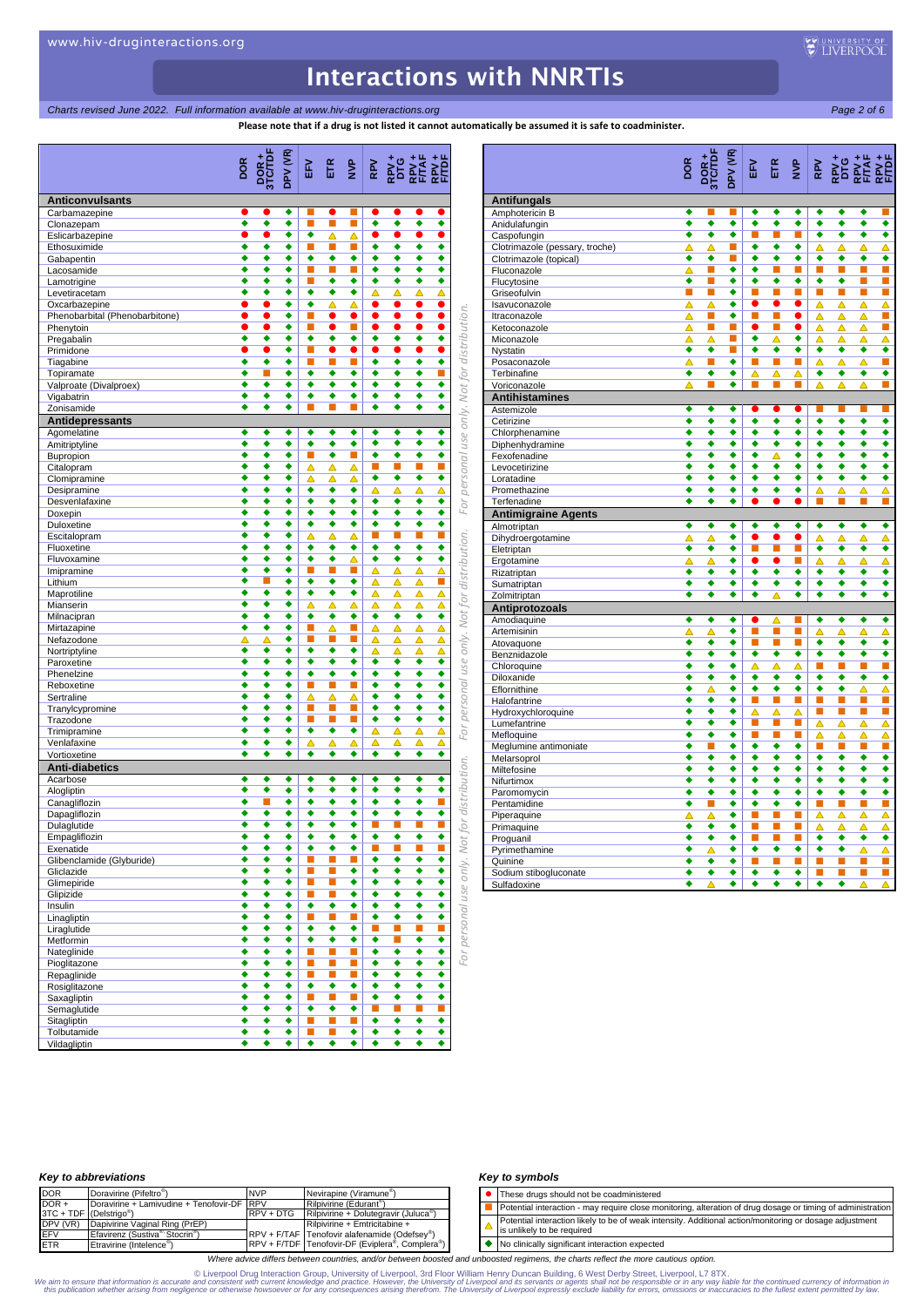*Charts revised June 2022. Full information available at www.hiv-druginteractions.org* Page 3 of 6<sup>2</sup>

**Please note that if a drug is not listed it cannot automatically be assumed it is safe to coadminister.**

|                                                               | DOR    | (PV (VR)<br><b>POR+</b><br>TC/TDF | EFV            |           | ETR <sub>p</sub> |           |               |                             |                      |                            |                                         | <b>DOR</b> |
|---------------------------------------------------------------|--------|-----------------------------------|----------------|-----------|------------------|-----------|---------------|-----------------------------|----------------------|----------------------------|-----------------------------------------|------------|
| <b>Antipsychotics/Neuroleptics</b>                            |        |                                   |                |           |                  |           |               |                             |                      |                            | <b>Anxiolytics/Hypnotics/ Sedatives</b> |            |
| Amisulpride                                                   | ٠      | ٠<br>٠                            | ٠              | ٠         | ٠                | ٠         | ٠             | ٠                           | ٠                    |                            | Alprazolam                              | ٠          |
| Aripiprazole                                                  | ٠      | ٠<br>٠                            | п              | П         | $\blacksquare$   | Δ         | Δ             | Δ                           | △                    |                            | Bromazepam                              | ٠          |
| Asenapine                                                     | ٠      | ٠<br>٠                            | п              | Δ         | Δ                | Δ         | Δ             | Δ                           | △                    |                            | <b>Buspirone</b>                        | ٠          |
| Chlorpromazine                                                | ٠      | ٠<br>٠                            | ٠              | ٠         | ٠                | I.        | <b>C</b>      | $\mathcal{L}_{\mathcal{A}}$ | ■                    |                            | Chlordiazepoxide                        | ٠          |
| Clozapine                                                     | ٠<br>٠ | ٠<br>٠<br>٠<br>٠                  | п<br>٠         | П<br>٠    | п<br>٠           | Δ         | Δ             | Δ                           | △                    |                            | Clobazam                                | Δ<br>٠     |
| Fluphenazine                                                  | ٠      | ٠<br>٠                            | Δ              | Δ         | Δ                | Δ<br>П    | Δ<br>п        | Δ<br>п                      | Δ<br>П               |                            | Clorazepate                             | ٠          |
| Haloperidol<br>Iloperidone                                    | ٠      | ٠<br>٠                            | п              | П         | п                | Δ         | Δ             | Δ                           | Δ                    |                            | Diazepam<br>Estazolam                   | ٠          |
| Levomepromazine                                               | ٠      | ٠<br>٠                            | ٠              | ٠         | ٠                | П         | п             | п                           | П                    |                            | Flunitrazepam                           | ٠          |
| Olanzapine                                                    | ٠      | ٠<br>٠                            | п              | ٠         | ٠                | ٠         | ٠             | ٠                           | ٠                    |                            | Flurazepam                              | ٠          |
| Paliperidone                                                  | ٠      | ٠<br>٠                            | Δ              | Δ         | Δ                | Δ         | Δ             | Δ                           | Δ                    |                            | Hydroxyzine                             | ٠          |
| Perazine                                                      | ٠      | ٠<br>٠                            | п              | П         | п                | Δ         | Δ             | Δ                           | △                    | for distribution.          | Lorazepam                               | ٠          |
| Periciazine                                                   | ٠      | ٠<br>٠                            | ٠              | ٠         | ٠                | Δ         | Δ             | Δ                           | △                    |                            | Lormetazepam                            | ٠          |
| Perphenazine                                                  | ٠      | ٠<br>٠                            | ٠              | ٠         | ٠                | Δ         | Δ             | Δ                           | Δ                    |                            | Midazolam (oral)                        | ٠          |
| Pimozide                                                      | ٠      | ٠<br>٠                            | $\bullet$      | П         | L.               | I.        | <b>C</b>      | $\mathbb{R}^n$              | П                    |                            | Midazolam (parenteral)                  | ٠          |
| Pipotiazine                                                   | ٠      | ٠<br>٠                            | ٠              | ٠         | ٠                | Δ         | Δ             | Δ                           | Δ                    |                            | Oxazepam                                | ٠          |
| Quetiapine                                                    | ٠      | ٠<br>٠                            | п              | П         | ×                | ٠         | ٠             | ٠<br>$\overline{\bullet}$   | ٠                    |                            | Temazepam                               | ٠          |
| Risperidone                                                   | ٠      | ٠<br>٠<br>٠                       | п<br>٠         | П<br>٠    | ×                | ٠         | ٠             |                             | ٠                    |                            | Triazolam                               | ٠<br>٠     |
| Sulpiride                                                     | ٠<br>п | ٠<br>г<br>٠                       | Δ              | Δ         | ٠<br>Δ           | L.<br>L.  | <b>C</b><br>п | o a<br>п                    | п<br>П               |                            | Zaleplon                                | ٠          |
| Thioridazine<br>Tiapride                                      | ٠      | ٠<br>٠                            | ٠              | ٠         | ٠                | Δ         | Δ             | Δ                           | Δ                    |                            | Zolpidem<br>Zopiclone                   | ٠          |
| Ziprasidone                                                   | ٠      | ٠<br>٠                            | п              | П         | п                | $\bullet$ | $\bullet$     | $\bullet$                   | 0                    |                            | <b>Beta Blockers</b>                    |            |
| Zotepine                                                      | ٠      | ٠<br>٠                            | п              | П         | п                | Δ         | Δ             | Δ                           | Δ                    |                            | Atenolol                                | ٠          |
| Zuclopenthixol                                                | ٠      | ٠<br>٠                            | п              | П         | п                | Δ         | Δ             | Δ                           | Δ                    |                            | Bisoprolol                              | ٠          |
| <b>Antivirals</b>                                             |        |                                   |                |           |                  |           |               |                             |                      | personal use only. Not     | Carvedilol                              | ٠          |
| Aciclovir                                                     | ٠      | ٠                                 | ٠              | ٠         | ٠                | ٠         | ٠             | ٠                           |                      |                            | Metoprolol                              | ٠          |
| Adefovir                                                      | ٠      | ٠<br>●                            | ٠              | ٠         | ٠                | ٠         | ٠             | $\bullet$                   |                      | For                        | Nebivolol                               | ٠          |
| Amantadine                                                    | ٠      | Δ<br>٠                            | ٠              | ٠         | ٠                | ٠         | Δ             | ٠                           | ٠                    |                            | Oxprenolol                              | ٠          |
| Brincidofovir                                                 | ٠      | ٠<br>■                            | △              | ٠         | ٠                | ٠         | ٠             | Δ                           | П                    |                            | Pindolol                                | ٠          |
| <b>Bulevirtide</b>                                            | Δ      | Δ<br>٠                            | $\bullet$      | $\bullet$ | ٠                | △         | Δ             | Δ                           | Δ                    |                            | Propranolol                             | ٠          |
| Cidofovir                                                     | ٠      | ٠<br>г                            | ٠              | ٠         | ٠                | ٠         | ٠             | ٠                           | п                    | Not for distribution.      | Timolol                                 | ٠          |
| Daclatasvir                                                   | ٠      | ٠<br>٠                            | п              | П         | ×                | ٠         | ٠             | ٠                           | ٠                    |                            | <b>Bronchodilators</b>                  |            |
| Elbasvir/Grazoprevir                                          | ٠      | ٠<br>٠                            | $\bullet$      | 0         | $\bullet$        | ٠         | ٠             | ٠                           | ٠                    |                            | Aclidinium bromide                      | ٠          |
| Entecavir                                                     | ٠      | ٠<br>٠                            | ٠              | ٠         | ٠                | ٠         | ٠             | ٠                           | ٠                    |                            | Aminophylline                           | ٠          |
| Famciclovir                                                   | ٠      | ٠<br>△<br>п                       | ٠              | ٠         | ٠                | ٠         | ٠<br>٠        | ٠                           | Δ<br>п               |                            | Formoterol                              | ٠          |
| Foscarnet<br>Ganciclovir                                      | ٠<br>٠ | ٠<br>٠                            | ٠<br>٠         | ٠<br>٠    | ٠<br>٠           | ٠<br>٠    | ٠             | ٠<br>٠                      |                      |                            | Glycopyrronium bromide                  | ٠          |
| Glecaprevir/Pibrentasvir                                      | ٠      | ٠<br>٠                            | $\bullet$      | 0         | O                | ٠         | ٠             | ٠                           | ٠                    |                            | Indacaterol                             | ٠<br>٠     |
| Ledipasvir/sofosbuvir                                         | ٠      | ٠<br>г                            | ٠              | ٠         | ٠                | ٠         | ٠             | ٠                           | п                    | only.                      | Ipratropium bromide<br>Montelukast      | ٠          |
| Letermovir                                                    | Δ      | ٠<br>▵                            | $\bullet$      | $\bullet$ | $\bullet$        | △         | △             | П                           | △                    |                            | Olodaterol                              | ٠          |
| Molnupiravir                                                  | ٠      | ٠<br>٠                            | ٠              | ٠         | ٠                | ٠         | ٠             | ٠                           | ٠                    | use                        | Roflumilast                             | ٠          |
| Nirmatrelvir/Ritonavir                                        | ٠      | ٠<br>٠                            | Δ              | ٠         | Δ                | ٠         | ٠             | ٠                           | ٠                    | personal                   | Salbutamol                              | ٠          |
| Ombitasvir/Paritaprevir/r                                     | Δ      | Δ<br>٠                            | $\bullet$      |           | $\bullet$        | п         | п             | П                           | п                    |                            | Salmeterol                              | ٠          |
| Ombitasvir/Paritaprevir/r + Dasabuvir                         | ▵      | ٠<br>ᅀ                            | $\bullet$      | $\bullet$ | $\bullet$        | п         | п             | П                           | п                    |                            | Terbutaline                             | ٠          |
| Oseltamivir                                                   | ٠      | ٠<br>٠                            | ٠              | ٠         | ٠                | ٠         | ٠             | ٠                           | ٠                    |                            | Theophylline                            | ٠          |
| Remdesivir                                                    | ٠      | ٠<br>٠                            | ٠              | ٠         | ٠                | ٠         | ٠             | ٠                           | ٠                    | For                        | Tiotropium bromide                      | ٠          |
| Ribavirin                                                     | ٠      | ٠<br>٠                            | ٠              | ٠         | ٠                | ٠         | ٠             | ٠                           | ٠                    |                            | Umeclidinium bromide                    | ٠          |
| Rimantadine                                                   | ٠      | ٠<br>٠                            | ٠              | ٠         | ٠                | ٠         | ٠             | ٠                           | ٠                    |                            | Vilanterol                              | ٠          |
| Simeprevir                                                    | ٠      | ٠<br>٠                            | $\bullet$      | $\bullet$ | $\bullet$        | ٠         | ٠             | ٠                           | ٠<br>٠               |                            | <b>Calcium Channel Blockers</b>         |            |
| Sofosbuvir                                                    | ٠<br>٠ | ٠<br>٠<br>٠<br>г                  | ٠<br>$\bullet$ | ٠<br>●    | ٠<br>●           | ٠<br>٠    | ٠<br>٠        | ٠<br>٠                      | п                    | distribution.              | Amlodipine                              | ٠          |
| Sofosbuvir/Velpatasvir<br>Sofosbuvir/Velpatasvir/Voxilaprevir | ٠      | ٠                                 | $\bullet$      | 0         | $\bullet$        | ٠         | ٠             | ٠                           |                      |                            | Diltiazem                               | Δ          |
| Sotrovimab                                                    | ٠      | ٠<br>٠                            | ٠              | ٠         | ٠                | ٠         | ٠             | ٠                           | ٠                    |                            | Felodipine                              | ٠          |
| Tecovirimat                                                   | п      | ٠                                 | Δ              | Δ         | ٠                | П         | г             | П                           | H.                   | for                        | Nicardipine                             | Δ          |
| Telbivudine                                                   | ٠      | ٠<br>٠                            | ٠              | ٠         | ٠                | ٠         | ٠             | ٠                           | ٠                    |                            | Nifedipine                              | ٠          |
| Tenofovir alafenamide (HBV)                                   |        |                                   |                |           |                  |           |               |                             |                      |                            | Nisoldipine<br>Nitrendipine             | ٠<br>٠     |
| Tixagevimab/Cilgavimab                                        | ٠      | ٠<br>٠                            | ٠              | ٠         | ٠                | ٠         | ٠             | ٠                           | ٠                    |                            | Verapamil                               | Δ          |
| Valaciclovir                                                  | ٠      | ٠                                 | ٠              | ٠         | ٠                | ٠         | ٠             | ٠                           | $\mathbb{Z}$         |                            |                                         |            |
| Zanamivir                                                     | ٠      | ٠<br>٠                            | ٠              | ٠         | ٠                | ٠         | ٠             | ٠                           | $\overline{\bullet}$ |                            |                                         |            |
|                                                               |        |                                   |                |           |                  |           |               |                             |                      | For personal use only. Not |                                         |            |

|                                         | DOR                  | DOR+<br>3TC/TDF      | DPV (VR)             |                |                     |                             |   |                      |                      |                      |
|-----------------------------------------|----------------------|----------------------|----------------------|----------------|---------------------|-----------------------------|---|----------------------|----------------------|----------------------|
| <b>Anxiolytics/Hypnotics/ Sedatives</b> |                      |                      |                      |                |                     |                             |   |                      |                      |                      |
| Alprazolam                              | ٠                    | ٠                    | ٠                    |                |                     |                             | ٠ | ٠                    | ٠                    | ٠                    |
| Bromazepam                              | ٠                    | ٠                    | ٠                    | Δ              | Δ                   | Δ                           | ٠ | ٠                    | ٠                    | ∙                    |
| <b>Buspirone</b>                        | ٠                    | ٠                    | ٠                    | П              | П                   | П                           | ٠ | ٠                    | ٠                    | ٠                    |
| Chlordiazepoxide                        | ٠                    | ٠                    | ٠                    | П              | п                   | п                           | ٠ | ٠                    | ٠                    | ٠                    |
| Clobazam                                | Δ                    | Δ                    | ٠                    | П              | п                   | ×                           | Δ | Δ                    | Δ                    | Δ                    |
| Clorazepate                             | ٠                    | ٠                    | ٠                    | П              |                     | П                           | ◆ | $\overline{\bullet}$ | $\overline{\bullet}$ | ٠                    |
| Diazepam                                | ٠                    | ٠                    | ٠                    | П              | п                   | ×                           | ٠ | ٠                    | ٠                    | ٠                    |
| Estazolam                               | ◆                    | ∙                    | ◆                    | П              | П                   | П                           | ٠ | ٠                    | ٠                    | ◆                    |
| Flunitrazepam                           | ٠                    | ٠                    | ٠                    | п              | п                   | п                           | ٠ | ٠                    | ٠                    | ٠                    |
| Flurazepam                              | ∙                    | ō                    | ◆                    | п              | п                   | п                           | ◆ | ō                    | ∙                    | ∙                    |
| Hydroxyzine                             | ٠                    | ٠                    | ٠                    | ٠              | ٠                   | ٠                           | ◆ | $\overline{\bullet}$ | ٠                    | ∙                    |
| Lorazepam                               | ٠                    | ٠                    | ٠                    | ٠              | ٠                   | ٠                           | ٠ | ٠                    | ٠                    | ◆                    |
| Lormetazepam                            | ٠                    | ٠                    | ٠                    | ٠              | ٠                   | ٠                           | ٠ | ٠                    | ٠                    | ٠                    |
| Midazolam (oral)                        | ٠                    | ٠                    | ٠                    |                | П                   | П                           | ٠ | ٠                    | ٠                    | ∙                    |
| Midazolam (parenteral)                  | ٠                    | ٠                    | ٠                    | $\bullet$      | п                   | п                           | ٠ | ٠                    | ٠                    | ٠                    |
| Oxazepam                                | ٠                    | ٠                    | ٠                    | ٠              | ٠                   | ٠                           | ٠ | ٠                    | ٠                    | ٠                    |
| Temazepam                               | ٠                    | ٠                    | ٠                    | ٠              | ٠                   | ٠                           | ٠ | ٠                    | ٠                    | ٠                    |
| Triazolam                               | $\overline{\bullet}$ | $\overline{\bullet}$ | $\overline{\bullet}$ | $\bullet$      | п                   | п                           | ◆ | $\overline{\bullet}$ | $\overline{\bullet}$ | ◆                    |
| Zaleplon                                | ٠                    | ٠                    | ٠                    | П              | п                   | m.                          | ٠ | ٠                    | ٠                    | ٠                    |
| Zolpidem                                | ٠                    | ٠                    | ٠                    | П              | П                   | ×                           | ٠ | ٠                    | ٠                    | ٠                    |
| Zopiclone                               | ٠                    | ٠                    | ٠                    | п              | П                   | п                           | ٠ | ٠                    | ٠                    | ∙                    |
| <b>Beta Blockers</b>                    |                      |                      |                      |                |                     |                             |   |                      |                      |                      |
| Atenolol                                | ٠                    | Δ                    | ٠                    | ٠              | ٠                   | ٠                           | ٠ |                      | ٠                    | ٠                    |
| Bisoprolol                              | ٠                    | ٠                    | ٠                    | Δ              | Δ                   | Δ                           | ٠ | ٠                    | ٠                    | ◆                    |
| Carvedilol                              | ٠                    | ٠                    | ٠                    | Δ              | Δ                   | ٠                           | ٠ | ٠                    | ٠                    | ٠                    |
| Metoprolol                              | ٠                    | ٠                    | ٠                    | ٠              | ٠                   | ٠                           | ٠ | ٠                    | ٠                    | ∙                    |
| Nebivolol                               | ٠                    | ٠                    | ٠                    | ٠              | ٠                   | ٠                           | ٠ | ٠                    | ٠                    | ٠                    |
| Oxprenolol                              | ٠                    | ∙                    | $\overline{\bullet}$ | П              | П                   | $\overline{\bullet}$        | ∙ | ٠                    | ٠                    | $\overline{\bullet}$ |
| Pindolol                                | ٠                    | ٠                    | ٠                    | ٠              | ٠                   | ٠                           | ٠ | ٠                    | ٠                    | ٠                    |
| Propranolol                             | $\overline{\bullet}$ | ∙                    | $\overline{\bullet}$ | ◆              | ◆                   | $\overline{\bullet}$        | ◆ | ◆                    | ∙                    | ∙                    |
| Timolol                                 | ٠                    | ٠                    | ٠                    | ٠              | ٠                   | ٠                           | ٠ | ٠                    | ٠                    | ٠                    |
| <b>Bronchodilators</b>                  |                      |                      |                      |                |                     |                             |   |                      |                      |                      |
| Aclidinium bromide                      | ٠                    | ٠                    | ٠                    | ٠              | ٠                   | ٠                           | ٠ | ٠                    | ٠                    | ٠                    |
| Aminophylline                           | ٠                    | ٠                    | ٠                    | ∙              | ∙                   | $\overline{\bullet}$        | ∙ | ∙                    | ◆                    | ٠                    |
| Formoterol                              | ٠                    | ٠                    | ٠                    | ٠              | ٠                   | ٠                           | Δ | Δ                    | Δ                    | Δ                    |
| Glycopyrronium bromide                  | ٠                    | ٠                    | ٠                    | ٠              | ٠                   | ٠                           | ٠ | ٠                    | ٠                    | $\overline{\bullet}$ |
| Indacaterol                             | ٠                    | ◆                    | ◆                    | Δ              | $\overline{\Delta}$ | $\overline{\blacktriangle}$ | ٠ | ٠                    | ٠                    | ◆                    |
| Ipratropium bromide                     | ٠                    | ٠                    | ٠                    | ٠              | ٠                   | ٠                           | ٠ | ٠                    | ◆                    | ∙                    |
| Montelukast                             | ٠                    | ٠                    | ٠                    | Δ              | Δ                   | Δ                           | ٠ | ٠                    | ٠                    | ٠                    |
| Olodaterol                              | ٠                    | ٠                    | ٠                    | ٠              | ٠                   | ٠                           | ٠ | ٠                    | ٠                    | $\overline{\bullet}$ |
| Roflumilast                             | ٠                    | ٠                    | ٠                    | п              | п                   | ×                           | ٠ | ٠                    | ٠                    | ٠                    |
| Salbutamol                              | ٠                    | ٠                    | ٠                    | ٠              | ٠                   | ٠                           | ٠ | ٠                    | ٠                    | ٠                    |
| Salmeterol                              | ٠                    | ٠                    | ٠                    | П              | П                   | П                           | ∙ | ◆                    | ∙                    | ∙                    |
| Terbutaline                             | ٠                    | ٠                    | ٠                    | ٠              | ٠                   | ٠                           | ٠ | $\overline{\bullet}$ | $\overline{\bullet}$ | ∙                    |
| Theophylline                            | ٠                    | ٠                    | ٠                    | ٠              | ٠                   | ٠                           | ٠ | ٠                    | ٠                    | ٠                    |
| Tiotropium bromide                      | ٠                    | ٠                    | ٠                    | ٠              | ٠                   | ٠                           | ٠ | ٠                    | ٠                    | ٠                    |
| Umeclidinium bromide                    | ٠                    | ٠                    | ٠                    | ∙              | ∙                   | $\overline{\bullet}$        | ٠ | ٠                    | ∙                    | ∙                    |
| Vilanterol                              | ٠                    | ٠                    | ٠                    | Δ              | Δ                   | Δ                           | ◆ | ٠                    | ٠                    | ٠                    |
| <b>Calcium Channel Blockers</b>         |                      |                      |                      |                |                     |                             |   |                      |                      |                      |
| Amlodipine                              | ٠                    | ٠                    | ٠                    |                |                     | п                           | ٠ | ٠                    | ٠                    | ٠                    |
| Diltiazem                               | Δ                    | Δ                    | ٠                    | п              | п                   | п                           | Δ | △                    | Δ                    | Δ                    |
| Felodipine                              | ٠                    | ٠                    | ٠                    | $\blacksquare$ | П                   | í                           | ٠ | ٠                    | ٠                    | ٠                    |
| Nicardipine                             | Δ                    | Δ                    | ٠                    | L.             | ш                   | <b>I</b>                    | △ | ▵                    | Δ                    | Δ                    |
| Nifedipine                              | ٠                    | ٠                    | ٠                    | п              | п                   | m.                          | ٠ | ٠                    | ٠                    | ◆                    |
| Nisoldipine                             | ٠                    | ٠                    | ٠                    | п              | п                   | п                           | ٠ | ٠                    | ٠                    | ٠                    |
| Nitrendipine                            | ٠                    | ٠                    | ٠                    | П              | П                   | п                           | ٠ | ٠                    | ٠                    | $\overline{\bullet}$ |
| Verapamil                               | Δ                    | i.                   | ٠                    | п              | ×                   | L.                          | Δ | Δ                    |                      | ш                    |

#### *Key to abbreviations*

| <b>DOR</b>                          | Doravirine (Pifeltro <sup>®</sup> )                     | <b>NVP</b> | Nevirapine (Viramune <sup>®</sup> )             |
|-------------------------------------|---------------------------------------------------------|------------|-------------------------------------------------|
| $DOR +$                             | Doravirine + Lamivudine + Tenofovir-DF RPV              |            | Rilpivirine (Edurant®)                          |
| 3TC + TDF (Delstrigo <sup>®</sup> ) |                                                         | RPV + DTG  | Rilpivirine + Dolutegravir (Juluca <sup>®</sup> |
| DPV (VR)                            | Dapivirine Vaginal Ring (PrEP)                          |            | Rilpivirine + Emtricitabine +                   |
| EFV                                 | Efavirenz (Sustiva <sup>®,</sup> Stocrin <sup>®</sup> ) |            | RPV + F/TAF Tenofovir alafenamide (Odefsey®)    |
| <b>ETR</b>                          | Etravirine (Intelence <sup>®)</sup>                     |            | RPV + F/TDF Tenofovir-DF (Eviplera®, Complera®) |

### *Key to symbols*

⚫ These drugs should not be coadministered Potential interaction - may require close monitoring, alteration of drug dosage or timing of administration Potential interaction likely to be of weak intensity. Additional action/monitoring or dosage adjustment  $\Delta$ is unlikely to be required

◆ No clinically significant interaction expected

*Where advice differs between countries, and/or between boosted and unboosted regimens, the charts reflect the more cautious option.*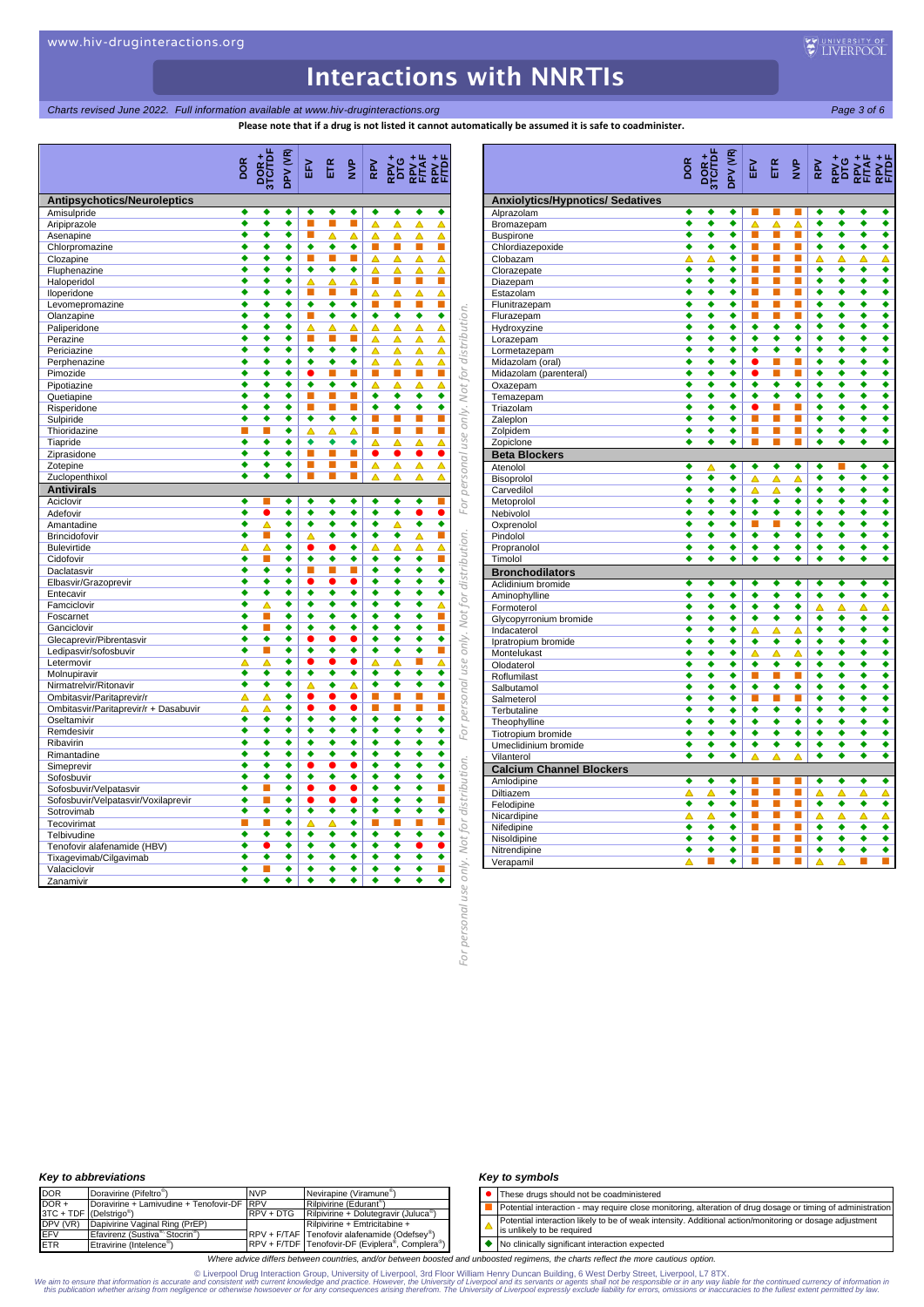**Charts revised June 2022. Full information available at www.hiv-druginteractions.org Page 4 of 6** Page 4 of 6

tomatically be assumed it is safe to coadminister.

|                              | Please note that if a drug is not listed it cannot automatically be assumed it is safe to coadminister. |          |                                                  |                        |                |                |                             |                                                                       |
|------------------------------|---------------------------------------------------------------------------------------------------------|----------|--------------------------------------------------|------------------------|----------------|----------------|-----------------------------|-----------------------------------------------------------------------|
|                              | DOR+<br>3TC/TDF<br><b>DOR</b>                                                                           | DPV (VR) | ETR<br>EFV                                       | $\sum_{i=1}^{n}$       | RPV            |                |                             |                                                                       |
| <b>Cancer Therapies</b>      |                                                                                                         |          |                                                  |                        |                |                |                             | <b>Contraceptives/HRT</b>                                             |
| Abemaciclib                  | ٠<br>٠                                                                                                  | ٠        |                                                  |                        | ٠              | ٠              | ٠<br>٠                      | ٠<br>Bazedoxifene<br>٠                                                |
| Abiraterone<br>Acalabrutinib | ٠<br>٠<br>٠<br>٠                                                                                        | ٠<br>٠   | $\bullet$<br>$\bullet$<br>$\bullet$<br>$\bullet$ | $\bullet$<br>$\bullet$ | ٠<br>٠         | ٠<br>٠         | ٠                           | Chlormadinone (COC)<br>٠<br>Conjugated estrogens                      |
| Anastrozole                  | ٠<br>٠                                                                                                  | ٠        | П<br>$\blacksquare$                              | ■                      | ٠              | ٠              | ٠                           | ٠<br>Desogestrel (COC)                                                |
| Asparaginase                 | ٠<br>٠                                                                                                  | ٠        | ٠<br>٠                                           | ٠                      | ٠              | ٠              | ٠                           | ٠<br>Desogestrel (POP)                                                |
| Avelumab                     | ٠<br>٠                                                                                                  | ٠        | ٠<br>٠                                           | ٠                      | ٠              | ٠              | ٠                           | Drospirenone (COC)<br>٠                                               |
| Bevacizumab                  | ٠<br>٠                                                                                                  | ٠        | ٠<br>٠                                           | ٠                      | ٠              | ٠              | ٠                           | ٠<br>Drospirenone (HRT)                                               |
| Bexarotene                   | ٠<br>٠                                                                                                  | ٠        | П<br>п                                           | п                      | П              | п              | п                           | Drospirenone (POP)                                                    |
| Bleomycin                    | ٠<br>٠                                                                                                  | ٠        | ٠<br>٠                                           | ٠                      | ٠              | ٠              | ٠                           | ٠<br>Dydrogesterone (HRT)                                             |
| Blinatumomab                 | ٠<br>٠                                                                                                  | ٠        | ٠<br>٠                                           | ٠                      | ٠              | ٠              | ٠                           | ٠<br>Estradiol                                                        |
| Bortezomib                   | ٠<br>٠                                                                                                  | ٠        | п<br>п                                           | п                      | Δ              | Δ              | Δ                           | for distribution.<br>Ethinylestradiol<br>Δ                            |
| <b>Bosutinib</b>             | ٠<br>٠                                                                                                  | ٠        | $\bullet$<br>$\bullet$                           | $\bullet$              | ٠              | ٠              | ٠                           | ٠<br>Etonogestrel (implant)                                           |
| Brentuximab vedotin          | ٠<br>٠                                                                                                  | ٠        | Δ<br>Δ                                           | Δ                      | ٠              | ٠              | ٠                           | ٠<br>Etonogestrel (vaginal ring)                                      |
| Cabazitaxel                  | ٠<br>٠<br>٠                                                                                             | ٠<br>٠   | П<br>■<br>п<br>п                                 | п<br>п                 | ٠              | ٠              | ٠                           | ٠<br>Gestodene (COC)<br>Δ                                             |
| Cabozantinib<br>Capecitabine | ٠<br>Δ                                                                                                  | ٠        | ٠<br>٠                                           | ٠                      | Δ<br>Δ         | Δ<br>Δ         | Δ<br>Δ                      | Levonorgestrel (COC)<br>Δ<br>Levonorgestrel (emergency contraception) |
| Carboplatin                  | ٠                                                                                                       | ٠        | ٠<br>٠                                           | ٠                      | ٠              | ٠              | ٠                           | only. Not<br>П<br>Levonorgestrel (HRT)                                |
| Cetuximab                    | ٠<br>٠                                                                                                  | ٠        | ٠<br>٠                                           | ٠                      | ٠              | ٠              | ٠                           | ٠<br>Levonorgestrel (implant)                                         |
| Chlorambucil                 | ٠<br>٠                                                                                                  | ٠        | ٠<br>٠                                           | ٠                      | ٠              | ٠              | ٠                           | ٠<br>Levonorgestrel (IUD)                                             |
| Cisplatin                    | ٠                                                                                                       | ٠        | ٠<br>٠                                           | ٠                      | ٠              | ٠              | П                           | П<br>Levonorgestrel (POP)                                             |
| Cyclophosphamide             | ٠<br>٠                                                                                                  | ٠        | П<br>п                                           | п                      | ٠              | ٠              | ٠                           | personal use<br>٠<br>Medroxyprogesterone (depot injection)            |
| Cytarabine                   | ٠<br>٠                                                                                                  | ٠        | ٠<br>٠                                           | ٠                      | ٠              | ٠              | ٠                           | ٠<br>Medroxyprogesterone (HRT)                                        |
| Dacarbazine                  | ٠                                                                                                       | ٠        | ٠<br>٠                                           | ٠                      | ٠              | ٠              | ٠                           | Norelgestromin (patch)                                                |
| Dactinomycin                 | ٠<br>٠                                                                                                  | ٠        | ٠<br>٠                                           | ٠                      | ٠              | ٠              | ٠                           | ٠<br>Norethisterone [Norethindrone] (COC)                             |
| Dasatinib                    | ٠<br>٠                                                                                                  | ٠        | П<br>г                                           | п                      | Δ              | Δ              | Δ                           | Norethisterone [Norethindrone] (HRT)<br>Δ                             |
| Daunorubicin                 | ٠<br>٠                                                                                                  | ٠        | ٠<br>٠                                           | ٠                      | Δ              | Δ              | Δ                           | Norethisterone [Norethindrone] (IM depot)<br>Δ<br>For                 |
| Docetaxel                    | ٠<br>٠                                                                                                  | ٠        | П<br>г                                           | п                      | П              | п              | П                           | Norethisterone [Norethindrone] (POP)                                  |
| Doxorubicin                  | ٠<br>٠                                                                                                  | ٠        | ٠<br>٠                                           | ٠                      | П              | п              | П                           | П<br>Norgestimate (COC)                                               |
| Droloxifene                  | ٠<br>٠                                                                                                  | ٠<br>٠   | П<br>г<br>0<br>ш                                 | ٠<br>$\bullet$         | ٠<br>$\bullet$ | ٠<br>$\bullet$ | ٠<br>$\bullet$              | ٠<br>Norgestimate (HRT)<br>0                                          |
| Enzalutamide<br>Epirubicin   | ٠<br>٠                                                                                                  | ٠        | п<br>٠                                           | ٠                      | Δ              | Δ              | Δ                           | Norgestrel (COC)<br>Δ<br>Norgestrel (HRT)                             |
| Erlotinib                    | ٠<br>٠                                                                                                  | ٠        | П<br>ш                                           | п                      | ٠              | ٠              | ٠                           | ٠<br>Progesterone (HRT)                                               |
| Estramustine                 | ٠<br>٠                                                                                                  | ٠        | ٠<br>٠                                           | ٠                      | ٠              | ٠              | ٠                           | only. Not for distribution.<br>٠<br>Tibolone (HRT)                    |
| Etoposide                    | ٠<br>٠                                                                                                  | ٠        | П<br>П                                           | п                      | ٠              | ٠              | ◆                           | ٠<br>Ulipristal                                                       |
| Everolimus                   | ٠<br>٠                                                                                                  | ٠        | п<br>п                                           | п                      | ٠              | ٠              | ٠                           | ٠<br><b>Erectile Dysfunctional Agents</b>                             |
| Exemestane                   | ٠<br>٠                                                                                                  | ٠        | L.<br>■                                          | п                      | ٠              | ٠              | ٠                           | ٠<br>Avanafil                                                         |
| Fludarabine                  | ٠<br>٠                                                                                                  | ٠        | ٠<br>٠                                           | ٠                      | ٠              | ٠              | ٠                           | ٠<br>Sildenafil (Erectile Dysfunction)                                |
| Fluorouracil                 | ٠<br>▵                                                                                                  | ٠        | ٠<br>٠                                           | ٠                      | Δ              | Δ              | Δ                           | Δ<br>Tadalafil (Erectile Dysfunction)                                 |
| Formestane                   | ٠<br>٠                                                                                                  | ٠        | п<br>▅                                           | ٠                      | ٠              | ٠              | ٠                           | ٠<br>Vardenafil                                                       |
| Gefitinib                    | ٠<br>٠                                                                                                  | ٠        | п<br>п                                           | п                      | ٠              | ٠              | ٠                           | ٠<br>Yohimbine                                                        |
| Gemcitabine                  | ٠<br>٠<br>г                                                                                             | ٠<br>٠   | ٠<br>٠<br>п                                      | ٠<br>п                 | ٠<br>П         | ٠<br>▅         | ٠<br>п                      | personal use<br>٠<br><b>Gastrointestinal Agents</b>                   |
| Ifosfamide                   | ■<br>▵                                                                                                  | ٠        | п<br>п<br>п                                      | п                      | П              | п              | П                           | Alosetron<br>■                                                        |
| Imatinib<br>Irinotecan       | ▵<br>٠<br>٠                                                                                             | ٠        | п<br>п                                           | п                      | ٠              | ٠              | ٠                           | Antacids<br>٠                                                         |
| Lapatinib                    | ٠<br>٠                                                                                                  | ٠        | ш<br>ш                                           |                        | △              | Δ              | Δ                           | Bisacodyl<br>△                                                        |
| Lenalidomide                 | ٠                                                                                                       | ٠        | ٠<br>٠                                           | ٠                      | ٠              | ٠              | П                           | Cimetidine<br>For                                                     |
| Letrozole                    | ٠<br>٠                                                                                                  | ٠        | П<br>п                                           | п                      | ٠              | ٠              | ٠                           | Cisapride<br>٠                                                        |
| Mercaptopurine               | ٠<br>٠                                                                                                  | ٠        | ٠<br>٠                                           | ٠                      | ٠              | ٠              | ٠                           | Dexlansoprazole<br>٠                                                  |
| Mesna                        | ٠<br>▵                                                                                                  | ٠        | ٠<br>٠                                           | ٠                      | ٠              | ٠              | ٠                           | Esomeprazole<br>distribution.<br>Δ<br>Famotidine                      |
| Methotrexate                 | ٠                                                                                                       | ٠        | ٠<br>٠                                           | ٠                      | ٠              | ٠              | ٠                           | п<br>Lactulose                                                        |
| Mitoxantrone                 | ٠<br>٠                                                                                                  | ٠        | п<br>П                                           | п                      | Δ              | Δ              | Δ                           | Δ<br>Lansoprazole                                                     |
| Nilotinib                    | Δ<br>Δ                                                                                                  | ٠        | п<br>П                                           | п                      | Δ              | △              | △                           | Δ<br>Loperamide                                                       |
| Oxaliplatin                  | ٠                                                                                                       | ٠        | ٠<br>٠                                           | ٠                      | П              | п              | п                           | Mesalazine                                                            |
| Paclitaxel                   |                                                                                                         | ٠        |                                                  | ٠                      |                |                |                             | Omeprazole                                                            |
| Pazopanib                    | ٠<br>٠                                                                                                  | ٠        | п<br>п                                           | п                      | Δ              | Δ              | Δ                           | only. Not for<br>Δ<br>Pantoprazole                                    |
| Polatuzumab vedotin          | ٠<br>٠                                                                                                  | ٠        | Δ<br>Δ                                           | Δ                      | ۰              | ٠              | ٠<br>$\overline{\bullet}$   | ٠<br>Prucalopride<br>٠                                                |
| Procarbazine                 | ٠<br>٠<br>٠                                                                                             | ٠<br>٠   | п<br>٠<br>٠                                      | ٠                      | ٠<br>٠         | ٠              | ٠                           | Rabeprazole<br>٠                                                      |
| Rituximab                    | ٠<br>٠<br>٠                                                                                             | ٠        | ٠<br>п<br>П                                      | п                      | Δ              | ٠              | △                           | Ranitidine<br>Δ                                                       |
| Sorafenib<br>Sunitinib       | ٠<br>٠                                                                                                  | ٠        | п<br>п                                           | п                      | Δ              | △<br>Δ         | Δ                           | Senna<br>△                                                            |
| Tamoxifen                    | п<br>г                                                                                                  | ٠        | п<br>п                                           | п                      | u.             | п              | п                           | <b>Gastrointestinal Agents (anti-emetics)</b><br>п                    |
| Temsirolimus                 | ٠<br>٠                                                                                                  | ٠        | п<br>п                                           | ш                      | Δ              | Δ              | Δ                           | personal use<br>Aprepitant<br>ᅀ                                       |
| Topotecan                    | ٠<br>٠                                                                                                  | ٠        | п<br>П                                           | ٠                      | L.             | <b>C</b>       | п                           | Dolasetron                                                            |
| Toremifene                   | ٠<br>٠                                                                                                  | ٠        | П<br>п                                           | п                      | u.             | п              | $\mathcal{L}_{\mathcal{A}}$ | Domperidone                                                           |
| Trastuzumab                  | ٠<br>٠                                                                                                  | ٠        | ٠<br>٠                                           | ٠                      | ٠              | ٠              | ٠                           | Dronabinol<br>٠                                                       |
| Trastuzumab emtansine        | ٠<br>٠                                                                                                  | ٠        | ٠<br>٠                                           | ٠                      | ٠              | ٠              | ٠                           | Granisetron<br>For<br>٠                                               |
| Vinblastine                  | П<br>▄                                                                                                  | ٠        | п<br>п                                           | п                      | U.             | п              | П                           | Metoclopramide<br>П                                                   |
| Vincristine                  | ٠<br>٠                                                                                                  | ٠        | п<br>п                                           | п                      | ٠              | ٠              | ٠                           | Ondansetron<br>٠                                                      |
| Vinorelbine                  | ٠<br>٠                                                                                                  | ٠        | П<br>п                                           | п                      | ٠              | ٠              | ٠                           | Prochlorperazine<br>٠                                                 |
| Vorinostat                   | ٠<br>٠                                                                                                  | ٠        | ٠<br>٠                                           | ٠                      | △              |                | Δ                           | Δ                                                                     |

|                                                                                   | DOR    |                      | DPV (VR)       | EF <sub>N</sub>        | $E$ $\geq$ |               |                |                                  |                             |                           |
|-----------------------------------------------------------------------------------|--------|----------------------|----------------|------------------------|------------|---------------|----------------|----------------------------------|-----------------------------|---------------------------|
| <b>Contraceptives/HRT</b>                                                         |        |                      |                |                        |            |               |                |                                  |                             |                           |
| Bazedoxifene                                                                      | ٠<br>٠ | ٠                    | ٠<br>٠         | п                      | п          | п             | ٠<br>٠         | ٠<br>٠                           | ٠<br>٠                      | ٠<br>٠                    |
| Chlormadinone (COC)<br>Conjugated estrogens                                       | ٠      | ٠                    | ٠              | п                      | Δ<br>×     | Δ<br>п        | ٠              | ٠                                | ٠                           | ٠                         |
| Desogestrel (COC)                                                                 | ٠      | ٠                    | ٠              | $\bullet$              | Δ          | Δ             | ٠              | ٠                                | ٠                           | ٠                         |
| Desogestrel (POP)                                                                 | ٠      | ٠                    | ٠              | $\bullet$              | Δ          | Δ             | ٠              | ٠                                | ٠                           | ٠                         |
| Drospirenone (COC)                                                                | ٠      | $\overline{\bullet}$ | ٠              |                        | Δ          | Δ             | ٠              | ٠                                | ٠                           | ٠                         |
| Drospirenone (HRT)<br>Drospirenone (POP)                                          | ٠<br>٠ | ٠<br>٠               | ٠<br>٠         | п                      | п<br>Δ     | п<br>Δ        | ٠<br>٠         | ٠<br>٠                           | ٠<br>٠                      | ٠<br>٠                    |
| Dydrogesterone (HRT)                                                              | ٠      | ٠                    | ٠              | п                      | п          | п             | ٠              | ٠                                | ٠                           | ٠                         |
| Estradiol                                                                         | ٠      | ٠                    | ٠              | п                      | T.         | п             | ٠              | ٠                                | ٠                           | ٠                         |
| Ethinylestradiol                                                                  | ٠      | ٠                    | ٠              | п                      | ٠          | ▵             | ٠              | ٠                                | ٠                           | ٠                         |
| Etonogestrel (implant)                                                            | ٠      | ٠                    | ٠              | $\bullet$              | Δ          | Δ             | ٠              | ٠                                | ٠<br>٠                      | ٠<br>٠                    |
| Etonogestrel (vaginal ring)<br>Gestodene (COC)                                    | ٠<br>٠ | ٠<br>٠               | $\bullet$<br>٠ | $\bullet$<br>$\bullet$ | Δ<br>Δ     | Δ<br>Δ        | ٠<br>٠         | ٠<br>٠                           | ٠                           | ٠                         |
| Levonorgestrel (COC)                                                              | ٠      | ٠                    | ٠              | $\bullet$              | Δ          | Δ             | ٠              | ٠                                | ٠                           | ٠                         |
| Levonorgestrel (emergency contraception)                                          | ٠      | ٠                    | ٠              | п                      | ٠          | ٠             | ٠              | ٠                                | ٠                           | ٠                         |
| Levonorgestrel (HRT)                                                              | ٠      | ٠                    | ٠              | п                      | п          | п             | ٠              | ٠                                | ٠                           | ٠                         |
| Levonorgestrel (implant)                                                          | ٠<br>٠ | ٠<br>٠               | ٠<br>٠         | $\bullet$<br>٠         | △<br>٠     | Δ<br>٠        | ٠<br>٠         | ٠<br>٠                           | ٠<br>٠                      | ٠<br>٠                    |
| Levonorgestrel (IUD)<br>Levonorgestrel (POP)                                      | ٠      | ٠                    | ٠              | $\bullet$              | Δ          | Δ             | ٠              | ٠                                | ٠                           | ٠                         |
| Medroxyprogesterone (depot injection)                                             | ٠      | ٠                    | ٠              |                        | ٠          | ٠             | ٠              | ٠                                | ٠                           | ٠                         |
| Medroxyprogesterone (HRT)                                                         | ٠      | ٠                    | ٠              | п                      | п          | П             | ٠              | ٠                                | ٠                           | ٠                         |
| Norelgestromin (patch)                                                            | ٠      | ٠                    | ٠              | $\bullet$              | Δ          | Δ             | ٠              | ٠                                | ٠                           | ٠                         |
| Norethisterone [Norethindrone] (COC)                                              | ٠      | ٠                    | ٠              | $\bullet$              | ٠          | Δ             | ٠              | ٠                                | ٠                           | ٠                         |
| Norethisterone [Norethindrone] (HRT)<br>Norethisterone [Norethindrone] (IM depot) | ٠<br>٠ | ٠<br>٠               | ٠<br>٠         | п<br>n                 | ×<br>٠     | П<br>٠        | ٠<br>٠         | ٠<br>٠                           | ٠<br>٠                      | ٠<br>٠                    |
| Norethisterone [Norethindrone] (POP)                                              | ٠      | ٠                    | ٠              | $\bullet$              | Δ          | Δ             | ٠              | ٠                                | ٠                           | ٠                         |
| Norgestimate (COC)                                                                | ٠      | ٠                    | ٠              | $\bullet$              | Δ          | Δ             | ٠              | ٠                                | ٠                           | ٠                         |
| Norgestimate (HRT)                                                                | ٠      | ٠                    | ٠              | п                      | ×          | m.            | ٠              |                                  |                             | ٠                         |
| Norgestrel (COC)                                                                  | ٠      | ٠                    | ٠              | $\bullet$              | Δ          | Δ             | ٠              | ٠                                | ٠                           | ٠                         |
| Norgestrel (HRT)                                                                  | ٠      | ٠                    | ٠              | п                      | п          | m.            | ٠              | ٠                                | ٠                           | ٠                         |
| Progesterone (HRT)<br>Tibolone (HRT)                                              | ٠<br>٠ | ٠<br>٠               | ٠<br>٠         | п<br>Δ                 | п<br>Δ     | ×<br>Δ        | ٠<br>٠         | ٠<br>٠                           | ٠<br>٠                      | ٠<br>٠                    |
| Ulipristal                                                                        | ٠      | ٠                    | ٠              |                        |            |               | ٠              | ٠                                | ٠                           | ٠                         |
| <b>Erectile Dysfunctional Agents</b>                                              |        |                      |                |                        |            |               |                |                                  |                             |                           |
| Avanafil                                                                          | ٠      | ٠                    | ٠              | п                      | п          | п             | ٠              | ٠                                | ٠                           | ٠                         |
| Sildenafil (Erectile Dysfunction)                                                 | ٠      | ٠                    | ٠              | ū                      | ×          | ū             | ٠              | ٠                                | ٠                           | ◆                         |
| Tadalafil (Erectile Dysfunction)<br>Vardenafil                                    | ٠<br>٠ | ٠<br>٠               | ٠<br>٠         | п<br>п                 | п<br>×     | п<br>п        | ٠<br>٠         | ٠                                | ٠<br>٠                      | ٠<br>٠                    |
| Yohimbine                                                                         |        | ٠                    | ٠              | ٠                      | ٠          | ٠             | ٠              | ٠                                | ٠                           | ٠                         |
| <b>Gastrointestinal Agents</b>                                                    |        |                      |                |                        |            |               |                |                                  |                             |                           |
| Alosetron                                                                         | ٠      | ٠                    | ٠              | ٠                      | ٠          | ٠             | ٠              | ٠                                | ٠                           | ٠                         |
| Antacids                                                                          | ٠      | ٠                    | ٠              | ٠                      | ٠          | ٠             | ×              |                                  |                             | П                         |
| Bisacodyl<br>Cimetidine                                                           | ٠<br>٠ | ٠<br>٠               | ٠<br>٠         | ٠<br>٠                 | ٠<br>٠     | ٠<br>٠        | ٠<br>П         | ٠                                | ٠                           | ٠<br>П                    |
| Cisapride                                                                         | ٠      | ٠                    | ٠              | $\bullet$              | п          | п             | п              | п                                | П                           | П                         |
| Dexlansoprazole                                                                   | ٠      | ٠                    | ٠              | ٠                      | ٠          | ٠             | $\bullet$      | $\bullet$                        | $\bullet$                   | $\bullet$                 |
| Esomeprazole                                                                      | ٠      | ٠                    | ٠              | ٠                      | ٠          | ٠             | $\bullet$      | $\bullet$                        | $\bullet$                   | $\bullet$                 |
| Famotidine                                                                        | ٠      | ٠                    | ٠              | ٠                      | ٠          | ٠             | п              | п                                | п                           | П                         |
| Lactulose<br>Lansoprazole                                                         | ٠<br>٠ | ٠<br>٠               | ٠<br>٠         | ٠<br>٠                 | ٠<br>٠     | ٠<br>٠        | ٠<br>$\bullet$ | ٠<br>$\bullet$                   | ٠<br>$\bullet$              | ٠<br>$\overline{\bullet}$ |
| Loperamide                                                                        | ٠      | ٠                    | ٠              | ٠                      | ٠          | ٠             | ٠              | ٠                                | ٠                           | ٠                         |
| Mesalazine                                                                        |        |                      | ٠              | ٠                      | ٠          | ٠             |                |                                  |                             | ٠                         |
| Omeprazole                                                                        | ٠      | ٠                    | ٠              | ٠                      | ٠          | ٠             | $\bullet$      |                                  |                             | $\bullet$                 |
| Pantoprazole                                                                      |        |                      | ٠              |                        |            | ٠             | $\bullet$      |                                  |                             | $\bullet$                 |
| Prucalopride<br>Rabeprazole                                                       | ٠<br>٠ | ٠<br>٠               | ٠<br>٠         | ٠<br>٠                 | ٠<br>٠     | ٠<br>٠        | ٠<br>$\bullet$ | ٠<br>$\bullet$                   | ٠                           | ٠<br>$\bullet$            |
| Ranitidine                                                                        | ٠      | ٠                    | ٠              | ٠                      | ٠          | ٠             | í              | П                                | П                           | П                         |
| Senna                                                                             | ٠      | ٠                    | ٠              | ٠                      | ٠          | ٠             | ٠              | ٠                                | ٠                           | ٠                         |
| <b>Gastrointestinal Agents (anti-emetics)</b>                                     |        |                      |                |                        |            |               |                |                                  |                             |                           |
| Aprepitant                                                                        | Δ      | Δ                    | ٠              |                        |            | ш             | Δ              | Δ                                | Δ                           | Δ                         |
| Dolasetron                                                                        | ٠      | ٠                    | ٠              | ٠                      | ٠          | ٠             | Δ              | △                                | Δ                           | Δ                         |
| Domperidone<br>Dronabinol                                                         | ٠<br>٠ | ٠<br>٠               | ٠<br>٠         | п<br>п                 | Ĺ<br>п     | <b>I</b><br>٠ | Т.<br>٠        | $\mathcal{L}_{\mathcal{A}}$<br>٠ | $\mathbb{R}^n$<br>٠         | <b>I</b><br>٠             |
| Granisetron                                                                       | ٠      | ٠                    | ٠              | ū                      | п          | п             | Δ              | Δ                                | Δ                           | Δ                         |
| Metoclopramide                                                                    | ٠      | ٠                    | ٠              | ٠                      | ٠          | ٠             | ٠              | ٠                                | ٠                           | ٠                         |
| Ondansetron                                                                       | ٠      | ٠                    | ٠              | ٠                      | ٠          | ٠             | п              | $\mathbb{R}^n$                   | $\mathcal{L}_{\mathcal{A}}$ | L.                        |
| Prochlorperazine                                                                  | ٠      | ٠                    | ٠              | ٠                      | ٠          | ٠             |                | Δ                                | △                           |                           |

### *Key to abbreviations*

| <b>DOR</b>                          | Doravirine (Pifeltro <sup>®</sup> )                     | <b>NVP</b>  | Nevirapine (Viramune <sup>®</sup> )                       |
|-------------------------------------|---------------------------------------------------------|-------------|-----------------------------------------------------------|
| $DOR +$                             | Doravirine + Lamivudine + Tenofovir-DF RPV              |             | Rilpivirine (Edurant <sup>®</sup> )                       |
| 3TC + TDF (Delstrigo <sup>®</sup> ) |                                                         | $RPV + DTG$ | Rilpivirine + Dolutegravir (Juluca <sup>®</sup> )         |
| DPV (VR)                            | Dapivirine Vaginal Ring (PrEP)                          |             | Rilpivirine + Emtricitabine +                             |
| EFV                                 | Efavirenz (Sustiva <sup>®,</sup> Stocrin <sup>®</sup> ) |             | RPV + F/TAF Tenofovir alafenamide (Odefsey <sup>®</sup> ) |
| <b>ETR</b>                          | Etravirine (Intelence <sup>®</sup> )                    |             | RPV + F/TDF Tenofovir-DF (Eviplera®, Complera®)           |

#### *Key to symbols*

| • These drugs should not be coadministered                                                                                            |
|---------------------------------------------------------------------------------------------------------------------------------------|
| Potential interaction - may require close monitoring, alteration of drug dosage or timing of administration                           |
| Potential interaction likely to be of weak intensity. Additional action/monitoring or dosage adjustment<br>is unlikely to be required |

◆ No clinically significant interaction expected

*Where advice differs between countries, and/or between boosted and unboosted regimens, the charts reflect the more cautious option.*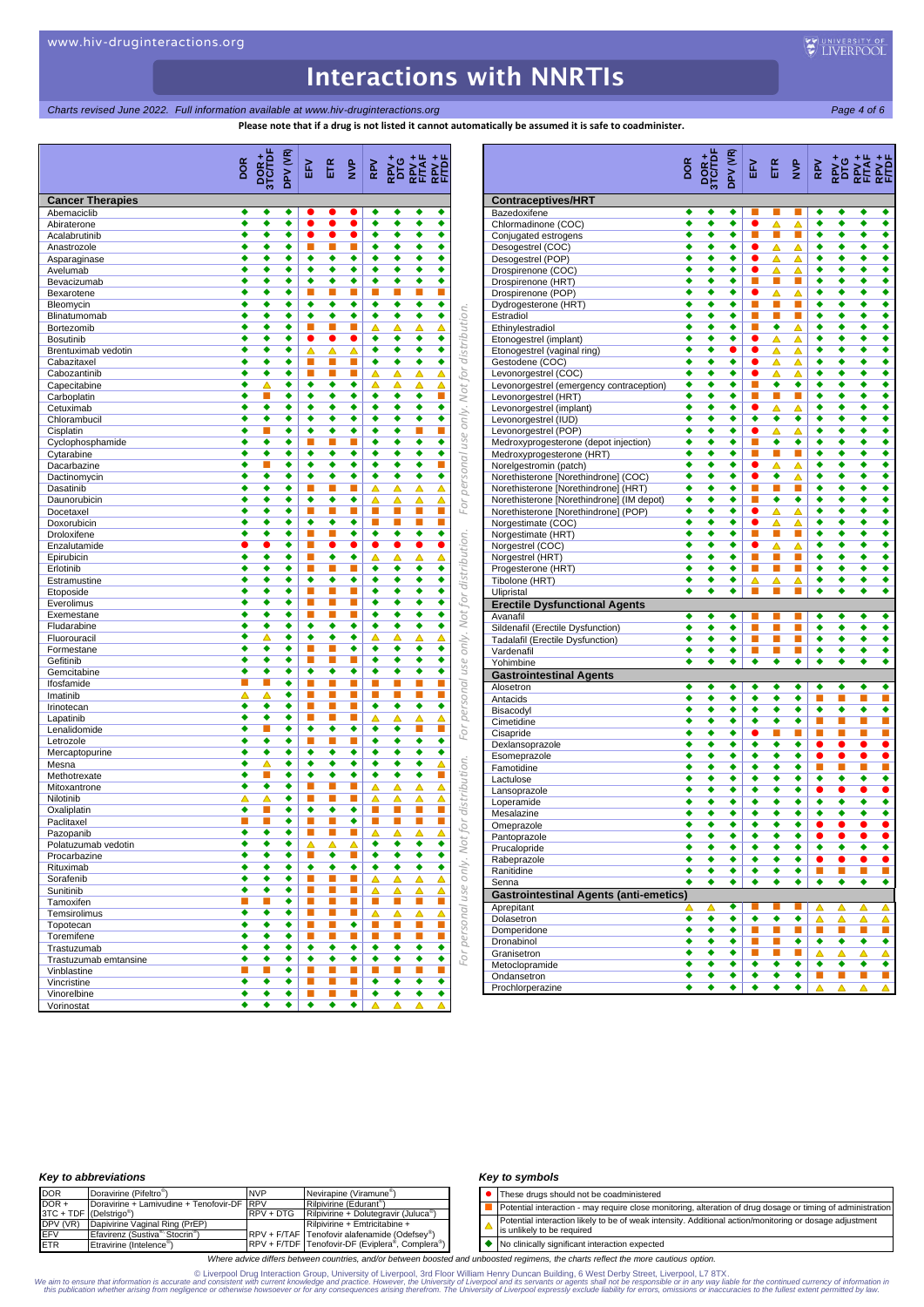*Charts revised June 2022. Full information available at www.hiv-druginteractions.org Page 5 of 6*

**Please note that if a drug is not listed it cannot automatically be assumed it is safe to coadminister.**

|                                                            | DOR    |        | DPV (VR) | FV.    |        |              |                      |        | $\begin{array}{ccc} \text{E} & \text{E} & \text{E} & \text{E} & \text{E} \\ \text{E} & \text{E} & \text{E} & \text{E} & \text{E} \\ \text{E} & \text{E} & \text{E} & \text{E} & \text{E} \\ \text{E} & \text{E} & \text{E} & \text{E} & \text{E} \\ \end{array}$ |        |                                              |
|------------------------------------------------------------|--------|--------|----------|--------|--------|--------------|----------------------|--------|------------------------------------------------------------------------------------------------------------------------------------------------------------------------------------------------------------------------------------------------------------------|--------|----------------------------------------------|
| <b>Herbals/Supplements/Vitamins</b>                        |        |        |          |        |        |              |                      |        |                                                                                                                                                                                                                                                                  |        |                                              |
| African potato                                             |        |        | ٠        | ٠      | ٠      | ٠            |                      |        |                                                                                                                                                                                                                                                                  |        |                                              |
| Aloe vera                                                  | ٠      | ٠      | ٠        | ٠      | ٠      | ٠            | ٠                    | ٠      | ٠                                                                                                                                                                                                                                                                | ٠      |                                              |
| Ascorbic Acid (vitamin C) [alone]                          | ٠      | ٠      | П        | ٠      | ٠      | ٠            | ٠                    | ٠      | ٠                                                                                                                                                                                                                                                                | ٠      |                                              |
| Ascorbic Acid [in multivitamins]                           | ٠      | ٠      | ٠        | ٠      | ٠      | ٠            | ٠                    | ٠      | ٠                                                                                                                                                                                                                                                                | ٠      |                                              |
| Ashwagandha (Withania somnifera)                           | ٠      | ٠      | ٠<br>٠   | ٠<br>٠ | ٠<br>٠ | ٠            | ٠                    | ٠      | ٠                                                                                                                                                                                                                                                                | ٠      |                                              |
| Ayahuasca<br>Black cohosh                                  | Δ<br>٠ | Δ<br>٠ | ٠        | ٠      | ٠      | ٠<br>٠       | Δ<br>٠               | Δ<br>٠ | Δ<br>٠                                                                                                                                                                                                                                                           | Δ<br>٠ |                                              |
| Calcium supplements                                        | ٠      | ٠      | ٠        | ٠      | ٠      | ٠            | ٠                    | п      | ٠                                                                                                                                                                                                                                                                | ٠      |                                              |
| Cat's claw (Uncaria tomentosa)                             | ▵      | Δ      | ٠        | п      | П      | ш            | Δ                    | ▵      | Δ                                                                                                                                                                                                                                                                | △      |                                              |
| Colecalciferol (vitamin D3) [alone]                        | ٠      | ٠      | ٠        | ٠      | ٠      | ٠            | ٠                    | ٠      | ٠                                                                                                                                                                                                                                                                | ٠      |                                              |
| Colecalciferol [in multivitamins]                          | ٠      | ٠      | ٠        | ٠      | ٠      | ٠            | ٠                    | П      | ٠                                                                                                                                                                                                                                                                | ٠      |                                              |
| Cubeb pepper (Piper cubeba)                                | Δ      | п      | ٠        | ٠      | ٠      | ٠            | Δ                    | Δ      | Δ                                                                                                                                                                                                                                                                | п      |                                              |
| Cyanocobalamin [alone]                                     | ٠      | ٠      | ٠        | ٠      | ٠      | ٠            | ٠                    | ٠      | ٠                                                                                                                                                                                                                                                                | ٠      |                                              |
| Cyanocobalamin [in multivitamins]                          | ٠      | ٠      | ٠        | ٠      | ٠      | ٠            | ٠                    | п      | ٠                                                                                                                                                                                                                                                                | ٠      |                                              |
| Echinacea                                                  | Δ      | Δ      | ٠        | ٠      | ٠      | ٠            | Δ                    | Δ      | Δ                                                                                                                                                                                                                                                                | Δ      |                                              |
| Eucalyptus globulus                                        | ٠      | ٠      | ٠        | ٠      | ٠      | ٠            | ٠                    | ٠      | ٠                                                                                                                                                                                                                                                                | ٠      |                                              |
| Ferrous fumarate                                           | ٠      | ٠      | ٠        | ٠      | ٠      | ٠            | ٠                    |        | ٠                                                                                                                                                                                                                                                                | ٠      | For personal use only. Not for distribution. |
| Folic acid [alone]                                         | ٠      | ٠      | ٠        | ٠      | ٠      | ٠            | ٠                    | ٠      | ٠                                                                                                                                                                                                                                                                | ٠      |                                              |
| Folic acid [in multivitamins]                              | ٠      | ٠      | ٠        | ٠      | ٠      | ٠            | ٠                    | П      | ٠                                                                                                                                                                                                                                                                | ٠      |                                              |
| Garlic                                                     | П      | п      | ٠        | п      | П      | п            | П                    | п      | П                                                                                                                                                                                                                                                                | п      |                                              |
| Ginger (Zinigiber officinale)                              | Δ      | Δ      | ٠        | ٠      | ٠      | ٠            | Δ                    | Δ      | Δ                                                                                                                                                                                                                                                                | ▵      |                                              |
| Ginkgo biloba                                              | Δ      | Δ      | ٠        | ш      | △      | Δ            | Δ                    | △      | ▵                                                                                                                                                                                                                                                                | Δ      |                                              |
| Ginseng (P. ginseng, P. quinquefolius)                     | ٠      | ٠      | ٠        | ٠      | ٠      | ٠            | ٠                    | ٠      | ٠                                                                                                                                                                                                                                                                | ٠      |                                              |
| Goldenseal root (Hydrastis canadensis)                     | ٠      | ٠      | ٠        | ٠      | ٠      | ٠            | ٠                    | ٠      | ٠                                                                                                                                                                                                                                                                | ٠      |                                              |
| Grapefruit juice<br>Green tea extracts (Camellia sinensis) | Δ<br>٠ | Δ      | ٠<br>٠   | ٠<br>٠ | ٠<br>٠ | ٠            | Δ<br>٠               | Δ<br>٠ | Δ                                                                                                                                                                                                                                                                | Ā      |                                              |
|                                                            | П      | Δ<br>п | ٠        | п      | П      | п            | П                    | п      | ▵<br>П                                                                                                                                                                                                                                                           | Δ<br>П |                                              |
| Guggulsterone<br>Hops (Humulus lupulus)                    | П      | П      | ٠        | п      | П      | ×            | П                    | п      | П                                                                                                                                                                                                                                                                | п      |                                              |
| Inula racemosa                                             | Δ      | Δ      | ٠        | ٠      | ٠      | ٠            | Δ                    | Δ      | Δ                                                                                                                                                                                                                                                                | Δ      |                                              |
| Iodine [alone]                                             | ٠      | ٠      | ٠        | ٠      | ٠      | ٠            | ٠                    | ٠      | ٠                                                                                                                                                                                                                                                                | ٠      |                                              |
| Iodine [in multivitamins]                                  | ٠      | ٠      | ٠        | ٠      | ٠      | ٠            | ٠                    | п      | ٠                                                                                                                                                                                                                                                                | ٠      |                                              |
| Iron supplements (injection/infusion)                      | ٠      | ٠      | ٠        | ٠      | ٠      | ٠            | ٠                    | ٠      | ٠                                                                                                                                                                                                                                                                | ٠      |                                              |
| Iron supplements (oral)                                    | ٠      | ٠      | ٠        | ٠      | ٠      | ٠            | ٠                    | п      | ٠                                                                                                                                                                                                                                                                | ٠      |                                              |
| Liquorice (Glycyrrhiza glabra)                             | Δ      | П      | ٠        | ٠      | ٠      | ٠            | Δ                    | ▵      | ▵                                                                                                                                                                                                                                                                | П      |                                              |
| Magnesium supplements                                      | ٠      | ٠      | ٠        | ٠      | ٠      | ٠            | ٠                    | п      | ٠                                                                                                                                                                                                                                                                | ٠      |                                              |
| Malabar nut tree                                           | п      | П      | ٠        | п      | П      | п            | П                    | П      | п                                                                                                                                                                                                                                                                | ×      |                                              |
| Menthol                                                    | Δ      | △      | ٠        | ٠      | ٠      | ٠            | Δ                    | △      | ▵                                                                                                                                                                                                                                                                | Δ      |                                              |
| Milk thistle (silymarin)                                   | ٠      | ٠      | ٠        | ٠      | ٠      | ٠            | ٠                    | ٠      | ٠                                                                                                                                                                                                                                                                | ٠      |                                              |
| Mucuna pruriens                                            | ٠      | ٠      | ٠        | ٠      | ٠      | ٠            | ٠                    | ٠      | ٠                                                                                                                                                                                                                                                                | ٠      |                                              |
| Multivitamins                                              | ٠      | ٠      | ٠        | ٠      | ٠      | ٠            | ٠                    | п      | ٠                                                                                                                                                                                                                                                                | ٠      |                                              |
| Nicotinamide [alone]                                       | ٠      | ٠      | ٠        | ٠      | ٠      | ٠            | ٠                    | ٠      | ٠                                                                                                                                                                                                                                                                | ٠      |                                              |
| Nicotinamide [in multivitamins]                            | ٠      | ٠      | ٠        | ٠      | ٠      | ٠            | ٠                    | п      | ٠                                                                                                                                                                                                                                                                | ٠      |                                              |
| Phytomenadione (vitamin K) [alone]                         | ٠      | ٠      | ٠        | ٠      | ٠      | ٠            | ٠                    | ٠      | ٠                                                                                                                                                                                                                                                                | ٠      |                                              |
| Phytomenadione [in multivitamins]                          | ٠<br>٠ | ٠<br>٠ | ٠<br>٠   | ٠<br>٠ | ٠<br>٠ | ٠<br>٠       | ٠<br>٠               | п<br>٠ | ٠<br>٠                                                                                                                                                                                                                                                           | ٠<br>٠ | For personal use only. Not for distribution. |
| Pyridoxine (vitamin B6) [alone]                            | ٠      | ٠      | ٠        | ٠      | ٠      | ٠            | ٠                    | п      | ٠                                                                                                                                                                                                                                                                | ٠      |                                              |
| Pyridoxine [in multivitamins]                              | ▵      | Δ      | ٠        | П      | П      | п            | Δ                    | ▵      | Δ                                                                                                                                                                                                                                                                | Δ      |                                              |
| Quercetin<br>Red yeast rice                                | ٠      | ٠      | ٠        | п      | П      | $\mathbf{r}$ | ٠                    | ٠      | ٠                                                                                                                                                                                                                                                                | ٠      |                                              |
| Retinol (vitamin A) [alone]                                | ٠      | ٠      | ٠        | ٠      | ٠      | ٠            | ٠                    | ٠      | ٠                                                                                                                                                                                                                                                                | ٠      |                                              |
| Retinol (vitamin A) [in multivitamins]                     | ٠      | ٠      | ٠        | ٠      | ٠      | ٠            | ٠                    | п      | ٠                                                                                                                                                                                                                                                                | ٠      |                                              |
| Riboflavin (vitamin B2) [alone]                            | ٠      | ٠      | ٠        | ٠      | ٠      | ٠            | ٠                    | ٠      | ٠                                                                                                                                                                                                                                                                | ٠      |                                              |
| Riboflavin [in multivitamins]                              | ٠      | ٠      | ٠        | ٠      | ٠      | ٠            | ٠                    | п      | ٠                                                                                                                                                                                                                                                                | ٠      |                                              |
| Saw palmetto (Serenoa repens)                              | ٠      | ٠      | ٠        | ٠      | ٠      | ٠            | ٠                    | ٠      | ٠                                                                                                                                                                                                                                                                | ٠      |                                              |
| Seville orange juice                                       | ▵      | Δ      | ٠        | ٠      | ٠      | ٠            | Δ                    | Δ      | Δ                                                                                                                                                                                                                                                                | Δ      | for distribution.                            |
| St John's Wort                                             |        |        | ٠        |        |        |              |                      |        |                                                                                                                                                                                                                                                                  |        |                                              |
| Thiamine (vitamin B1) [alone]                              |        |        |          |        |        |              |                      |        |                                                                                                                                                                                                                                                                  |        |                                              |
| Thiamine [in multivitamins]                                | ٠      | ٠      | ٠        | ٠      | ٠      | ٠            | $\overline{\bullet}$ | п      | $\overline{\bullet}$                                                                                                                                                                                                                                             | ٠      |                                              |
| Tocopherol (vitamin E) [alone]                             | ٠      | ٠      | ٠        | ٠      | ٠      | ٠            | ٠                    | ٠      | ٠                                                                                                                                                                                                                                                                | õ      |                                              |
| Tocopherol (vitamin E) [in multivitamins]                  | ٠      | ٠      | ٠        | ٠      | ٠      | ٠            | ٠                    | п      | ٠                                                                                                                                                                                                                                                                | ٠      |                                              |
| Turmeric (Curcuma longa)                                   | ٠      | Δ      | ٠        | ٠      | ٠      | ٠            | ٠                    | ٠      | Δ                                                                                                                                                                                                                                                                | Δ      |                                              |
| Valerian                                                   | ٠      | ٠      | ٠        | ٠      | ٠      | ٠            | ٠                    | ٠      | ٠                                                                                                                                                                                                                                                                | ٠      |                                              |
|                                                            |        |        |          |        |        |              |                      |        |                                                                                                                                                                                                                                                                  |        | For personal use only. No                    |

|                                            | DOR    | <b>POR+</b><br>3TC/TDF<br>DPV (VR) |        | 岳                   |                     |                      |        | ETRE PRESENTED<br>REVISION REPORT |                |        |
|--------------------------------------------|--------|------------------------------------|--------|---------------------|---------------------|----------------------|--------|-----------------------------------|----------------|--------|
| <b>Hypertension / Heart Failure Agents</b> |        |                                    |        |                     |                     |                      |        |                                   |                | ٠      |
| Aliskiren<br>Ambrisentan                   | ٠<br>٠ | ٠                                  | ٠<br>٠ | ٠<br>٠              | ٠                   | ٠<br>٠               | ٠<br>٠ | ٠<br>٠                            | ٠<br>٠         | ٠      |
| Amiloride                                  | ٠      | Δ                                  | ٠      | ٠                   | ٠                   | ٠                    | ٠      | Δ                                 | ٠              | ٠      |
| Azilsartan                                 | ٠      | ٠                                  | ٠      | Δ                   | Δ                   | ٠                    | ٠      | ٠                                 | ٠              | ٠      |
| Benazepril                                 | ٠      | ٠                                  | ٠      | ٠                   | п                   | ٠                    | ٠      | ٠                                 | ٠              | ٠      |
| Bendroflumethiazide                        | ٠      | ٠                                  | ٠      | ٠                   | ٠                   | ٠                    | ٠      | ٠                                 | ٠              | ٠      |
| Bosentan                                   |        |                                    | ٠      | п                   | п                   | п                    | п      | п                                 | п              | П      |
| Candesartan                                | ٠      | ٠                                  | ٠      | ٠                   | ٠                   | ٠                    | ٠      | ٠                                 | ٠              | ٠      |
| Captopril                                  | ٠<br>٠ | ٠<br>٠                             | ٠<br>٠ | ٠<br>٠              | ٠<br>٠              | ٠<br>٠               | ٠<br>٠ | ٠<br>٠                            | ٠<br>٠         | ٠<br>٠ |
| Chlortalidone<br>Cilazapril                | ٠      | ٠                                  | ٠      | ٠                   | ٠                   | ٠                    | ٠      | ٠                                 | ٠              | ٠      |
| Clonidine                                  | ٠      | ٠                                  | ٠      | ٠                   | ٠                   | ٠                    | ◆      | ◆                                 | ٠              | ٠      |
| Dopamine                                   | ٠      | ٠                                  | ٠      | ٠                   | ٠                   | ٠                    | ٠      | ٠                                 | ٠              | ٠      |
| Doxazosin                                  |        |                                    | ٠      | П                   | П                   | п                    | ٠      | ٠                                 | ٠              | ٠      |
| Enalapril                                  | ٠      | ٠                                  | ٠      | ٠                   | ٠                   | ٠                    | ٠      | ٠                                 | ٠              | ٠      |
| Eplerenone                                 |        |                                    | ٠      | п                   | п                   | п                    | ٠      | ٠                                 | ٠              | ٠      |
| Epoprostenol                               | ٠      | ٠                                  | ٠      | ٠                   | ٠                   | ٠                    | ٠      | ٠                                 | ٠              | ٠      |
| Eprosartan                                 | ٠      | ٠                                  | ٠      | ٠                   | ٠                   | ٠                    | ٠      | ٠                                 | ٠              | ٠      |
| Fosinopril                                 | ٠      | ٠                                  | ٠      | ٠                   | ٠                   | ٠                    | ٠      | ٠                                 | ٠              | ٠      |
| Furosemide                                 | ٠<br>٠ | Δ                                  | ٠<br>٠ | ٠<br>٠              | ٠<br>٠              | ٠<br>٠               | ٠<br>٠ | ٠<br>٠                            | ٠<br>٠         | Δ      |
| Hydralazine                                | ٠      | ٠                                  | ٠      | ٠                   | ٠                   | ٠                    | ٠      | ٠                                 | ٠              | ٠      |
| Hydrochlorothiazide<br>lloprost            | ٠      | ٠                                  | ٠      | ٠                   | ٠                   | ٠                    | ٠      | ٠                                 | ٠              | ٠      |
| Indapamide                                 | ٠      | ٠                                  | ٠      | п                   | П                   | п                    | ٠      | ٠                                 | ٠              | ٠      |
| Irbesartan                                 | ٠      | ٠                                  | ٠      | Δ                   | Δ                   | ٠                    | ◆      | $\overline{\bullet}$              | ٠              | ◆      |
| Isosorbide dinitrate                       | ٠      | ٠                                  | ٠      | Δ                   | Δ                   | ▵                    | ٠      | ٠                                 | ٠              | ٠      |
| Ivabradine                                 | ٠      | ٠                                  | ٠      | п                   | П                   | п                    | Δ      | Δ                                 | Δ              | Δ      |
| Labetalol                                  | ٠      | ٠                                  | ٠      | п                   | ш                   | ٠                    | ٠      | ٠                                 | ٠              | ٠      |
| Lacidipine                                 |        |                                    | ٠      | п                   | П                   | п                    | Δ      | Δ                                 | Δ              | Δ      |
| Lercanidipine                              | ٠      | ٠                                  | ٠      | п                   | П                   | n                    | ٠      | ٠                                 | ٠              | ◆      |
| Lisinopril                                 |        |                                    | ٠      | ٠                   | ٠                   | ٠                    | ٠      | ٠                                 | ٠              | ٠      |
| Losartan                                   | ٠      | ٠                                  | ٠      | Δ                   | Δ                   | ٠                    | ٠      | ٠                                 | ٠              | ٠      |
| Macitentan                                 | ٠      | ٠                                  | ٠      | п                   | п                   | п                    | ٠      | ٠                                 | ٠              | ٠      |
| Methyldopa                                 | ٠<br>٠ | ٠<br>٠                             | ٠<br>٠ | ٠<br>٠              | ٠<br>٠              | ٠<br>٠               | ٠<br>٠ | ٠<br>٠                            | ٠<br>٠         | ٠<br>٠ |
| Metolazone<br>Midodrine                    | ٠      | ٠                                  | ٠      | ٠                   | ٠                   | ٠                    | ٠      | ٠                                 | ٠              | ٠      |
| Moxonidine                                 | ٠      | Δ                                  | ٠      | ٠                   | ٠                   | ٠                    | ٠      | ٠                                 | ٠              | Δ      |
| Olmesartan                                 | ٠      | ٠                                  | ٠      | ٠                   | ٠                   | ٠                    | ٠      | ٠                                 | ٠              | ٠      |
| Perindopril                                | ٠      | ٠                                  | ٠      | ٠                   | ٠                   | ٠                    | ٠      | ٠                                 | ٠              | ٠      |
| Prazosin                                   | ٠      | ٠                                  | ٠      | П                   | П                   | п                    | ◆      | ◆                                 | ٠              | ٠      |
| Quinapril                                  | ٠      | ٠                                  | ٠      | ٠                   | ٠                   | ٠                    | ٠      | ٠                                 | ٠              | ٠      |
| Ramipril                                   | ٠      | ٠                                  | ٠      | ٠                   | ٠                   | ٠                    | ٠      | ٠                                 | ٠              | ٠      |
| Ranolazine                                 | ٠      | ■                                  | ٠      | п                   | П                   | п                    | △      | Δ                                 | п              | П      |
| Riociguat                                  | ٠      | ٠                                  | ٠      | П                   | п                   | п                    | ٠      | ٠                                 | ٠              | ٠      |
| Sacubitril                                 | ٠      | △                                  | ٠      | ٠                   | ٠                   | ٠                    | ٠      | ٠                                 | ٠              | Δ      |
| Selexipag                                  |        | ٠                                  | ٠      | ٠                   | ٠                   | ٠                    | ٠      | ٠                                 | ٠              | ٠      |
| Sildenafil (PAH)                           | ٠      | ٠                                  | ٠<br>٠ | п<br>٠              | ш<br>◆              | п<br>٠               | ٠<br>٠ | ٠<br>٠                            | ٠<br>◆         | ٠<br>◆ |
| Sodium nitroprusside<br>Spironolactone     | ٠      | ٠                                  | ٠      | ٠                   | ٠                   | ٠                    | ٠      | ٠                                 | ٠              | ٠      |
| Tadalafil (PAH)                            | ٠      | ٠                                  | ٠      | п                   | п                   | п                    | ٠      | ٠                                 | ٠              | ٠      |
| Telmisartan                                | ٠      | ٠                                  | ٠      | ٠                   | ٠                   | $\overline{\bullet}$ | ٠      | ٠                                 | ٠              | ٠      |
| Terazosin                                  | ٠      | ٠                                  | ٠      | п                   | П                   | п                    | ٠      | ٠                                 | ٠              | ٠      |
| Torasemide                                 | ٠      | ٠                                  | ٠      | Δ                   | ▵                   | ٠                    | ٠      | ٠                                 | ٠              | ٠      |
| Trandolapril                               | ٠      | ٠                                  | ٠      | ٠                   | ٠                   | ٠                    | ٠      | ٠                                 | ٠              | ٠      |
| Treprostinil                               | ٠      | ٠                                  | ٠      |                     | ٠                   | ٠                    | ٠      | ٠                                 | ٠              | ٠      |
| Triamterene                                |        |                                    |        |                     |                     |                      |        |                                   |                |        |
| Valsartan                                  | ٠      | ٠                                  | ٠      | ٠                   | ٠                   | ٠                    | ٠      | ٠                                 | ٠              | ٠      |
| Xipamide                                   | ٠      | ٠                                  | ٠      | ٠                   | ٠                   | ٠                    | ٠      | ٠                                 | ٠              | ٠      |
| <b>Illicit/Recreational</b>                |        |                                    |        |                     |                     |                      |        |                                   |                |        |
| Alcohol                                    | ٠      | ٠                                  | ٠      | ٠                   | ٠                   | ٠                    | ٠      | ٠                                 | ٠              | ٠      |
| Amphetamine                                | ٠<br>٠ | ٠<br>٠                             | ٠<br>٠ | ٠<br>$\blacksquare$ | ٠<br>$\blacksquare$ | ٠<br>٠               | ٠<br>٠ | ٠<br>٠                            | ٠<br>٠         | ٠<br>٠ |
| Cannabis<br>Cocaine                        | ٠      | ٠                                  | ٠      | ш                   | ш                   | ш                    | ш      | ш                                 | $\blacksquare$ | Π      |
| Ecstasy (MDMA)                             | ٠      | ٠                                  | ٠      | ٠                   | ٠                   | ٠                    | ٠      | ٠                                 | ٠              | ٠      |
| GHB (Gamma-hydroxybutyrate)                | ٠      | ٠                                  | ٠      | ٠                   | ٠                   | ٠                    | ٠      | ٠                                 | ٠              | ٠      |
| Heroin                                     | ٠      | ٠                                  | ٠      | п                   | п                   | ٠                    | ٠      | ٠                                 | ٠              | ٠      |
| LSD (Lysergic acid diethylamide)           | ٠      | ٠                                  | ٠      | п                   | П                   | П                    | ٠      | ٠                                 | ٠              | ٠      |
| Mephedrone                                 | ٠      | ٠                                  | ۰      | ٠                   | ٠                   | ٠                    | ٠      | ۰                                 | ٠              | ٠      |
| Methamphetamine                            | ٠      | ٠                                  | ۰      | ٠                   | ٠                   | ٠                    | ٠      | ٠                                 | ٠              | ٠      |
| Phencyclidine (PCP)                        | ٠      | ٠                                  | ٠      | ш                   | $\blacksquare$      | п                    | ٠      | ٠                                 | ٠              | ٠      |
| Poppers (Amyl nitrate)                     | ٠      | ٠                                  | ٠      | ٠                   | ٠                   | ٠                    | ٠      | ٠                                 | ٠              | ٠      |

#### *Key to abbreviations*

| <b>DOR</b>                          | Doravirine (Pifeltro <sup>®</sup> )                    | <b>NVP</b> | Nevirapine (Viramune <sup>®</sup> )             |
|-------------------------------------|--------------------------------------------------------|------------|-------------------------------------------------|
| $DOR +$                             | Doravirine + Lamivudine + Tenofovir-DF IRPV            |            | Rilpivirine (Edurant <sup>®</sup> )             |
| 3TC + TDF (Delstrigo <sup>®</sup> ) |                                                        | RPV + DTG  | Rilpivirine + Dolutegravir (Juluca <sup>®</sup> |
| DPV (VR)                            | Dapivirine Vaginal Ring (PrEP)                         |            | Rilpivirine + Emtricitabine +                   |
| <b>EFV</b>                          | Efavirenz (Sustiva <sup>®</sup> Stocrin <sup>®</sup> ) |            | RPV + F/TAF Tenofovir alafenamide (Odefsey®)    |
| <b>ETR</b>                          | Etravirine (Intelence <sup>®</sup> )                   |            | RPV + F/TDF Tenofovir-DF (Eviplera®, Complera®) |

## *Key to symbols*

⚫ These drugs should not be coadministered Potential interaction - may require close monitoring, alteration of drug dosage or timing of administration Potential interaction likely to be of weak intensity. Additional action/monitoring or dosage adjustment is unlikely to be required  $\Delta$ 

◆ No clinically significant interaction expected

*Where advice differs between countries, and/or between boosted and unboosted regimens, the charts reflect the more cautious option.*